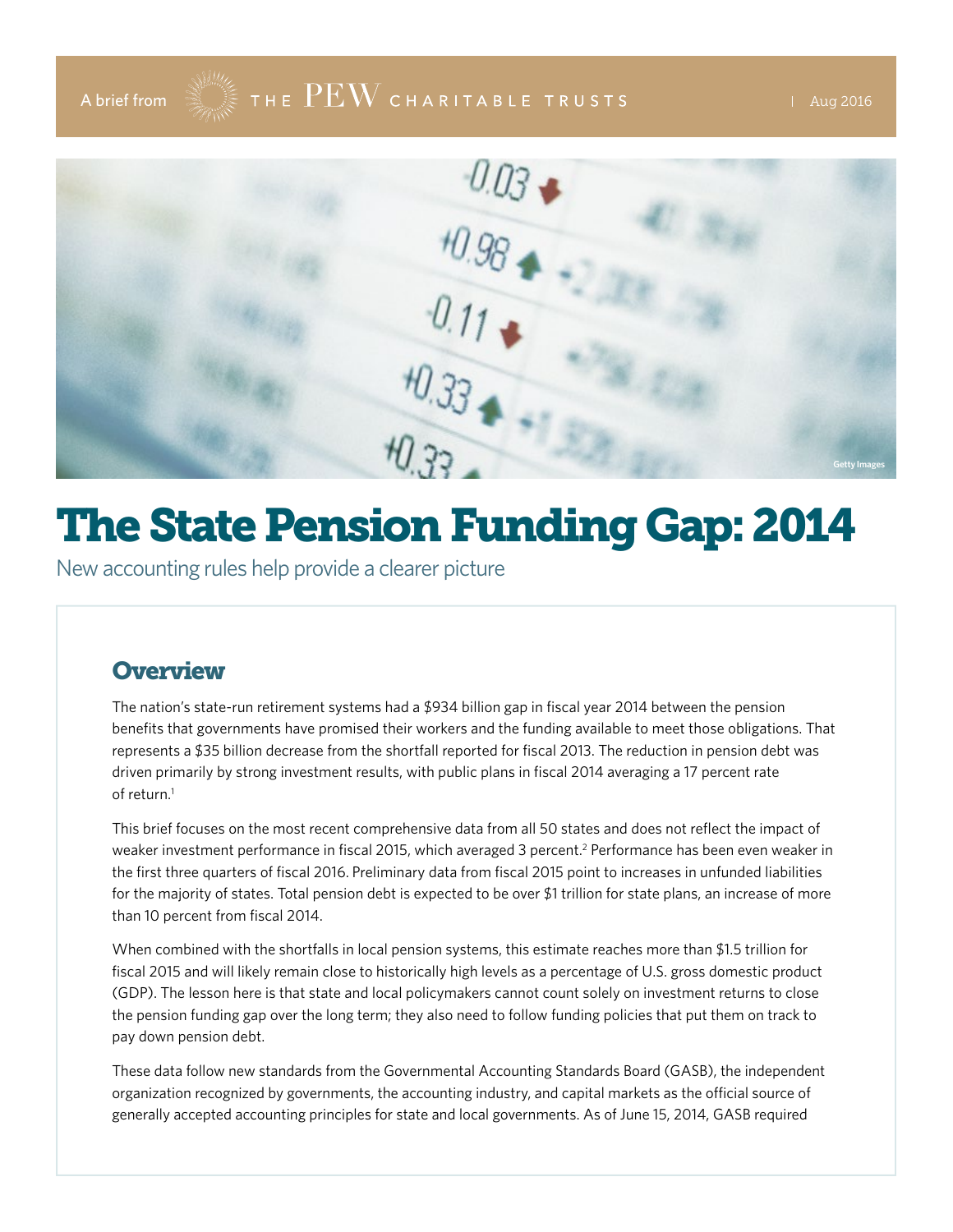governments to report pension debt as a net pension liability (NPL) on their annual balance sheets and to disclose more details on the cost of new pension benefits earned by current workers. In addition, some poorly funded plans must now use more conservative assumptions when calculating pension liabilities for reporting purposes.<sup>3</sup>

Under the new rules, reporting on pensions is more closely tied to general accounting standards, rather than to plans' individual funding policies. In particular, plans are no longer required to report the actuarial required contribution, known as the ARC, which had been the most common metric for assessing contribution adequacy.4 Although most plans have continued to include the ARC as a supplemental disclosure—or produced a similar metric known under the new GASB standards as the actuarially determined contribution (ADC)—these measures are based on each plan's own assumptions and do not always signal true fiscal health. The Pew Charitable Trusts did not include those calculations in this brief because the ARC is not consistently available and the ADC does not have to meet minimum standards. Neither metric on its own provides sufficient information to evaluate the policies that states are following to fund their pension promises.

The analysis also looks at net amortization, a new 50-state metric that can help state and local governments understand whether their funding policies are adequate to reduce pension debt. Net amortization serves as a benchmark to assess contribution policies and helps gauge whether payments to a pension plan are sufficient, both to pay for the cost of new benefits and to make progress on shrinking unfunded liabilities. The calculation is based on the assumptions that plans use to determine liability and estimate long-term investment returns; it also accounts for employee contributions, given that workers in most states contribute to pensions.

#### What Is Net Amortization?

Net amortization measures whether total contributions to a public retirement system would have been sufficient to reduce unfunded liabilities if all expectations had been met for that year. The calculation uses the plan's own reported numbers as well as assumptions about investment returns. Plans that consistently fall short of this benchmark can expect to see the gap between the liability for promised benefits and available funds grow over time.

Under this new metric, states that follow contribution policies that are sufficient to pay down pension debt if plan assumptions are met are achieving positive amortization. States where contributions allow the funding gap to continue to grow are facing negative amortization. The analysis in this brief shows that 15 states currently follow policies that meet the positive amortization benchmark—exceeding 100 percent of needed funding—and can be expected to reduce pension debt in the near term. The remaining 35 states fell short; those performing the worst on this measure typically had the largest unfunded pension liabilities.

While 40 states reported decreased unfunded liabilities in 2014, only a small number met the positive amortization benchmark because the calculation is based on the long-term assumptions that plans use to set funding policy, including expectations for the rate of return on investments. In the short term, states experienced stronger-than-expected investment returns, which helped reduce reported pension debt. However, investment returns vary widely over time, and most governments that sponsor pension plans made contributions that were not large enough to reduce debt based on expected long-term rates of return.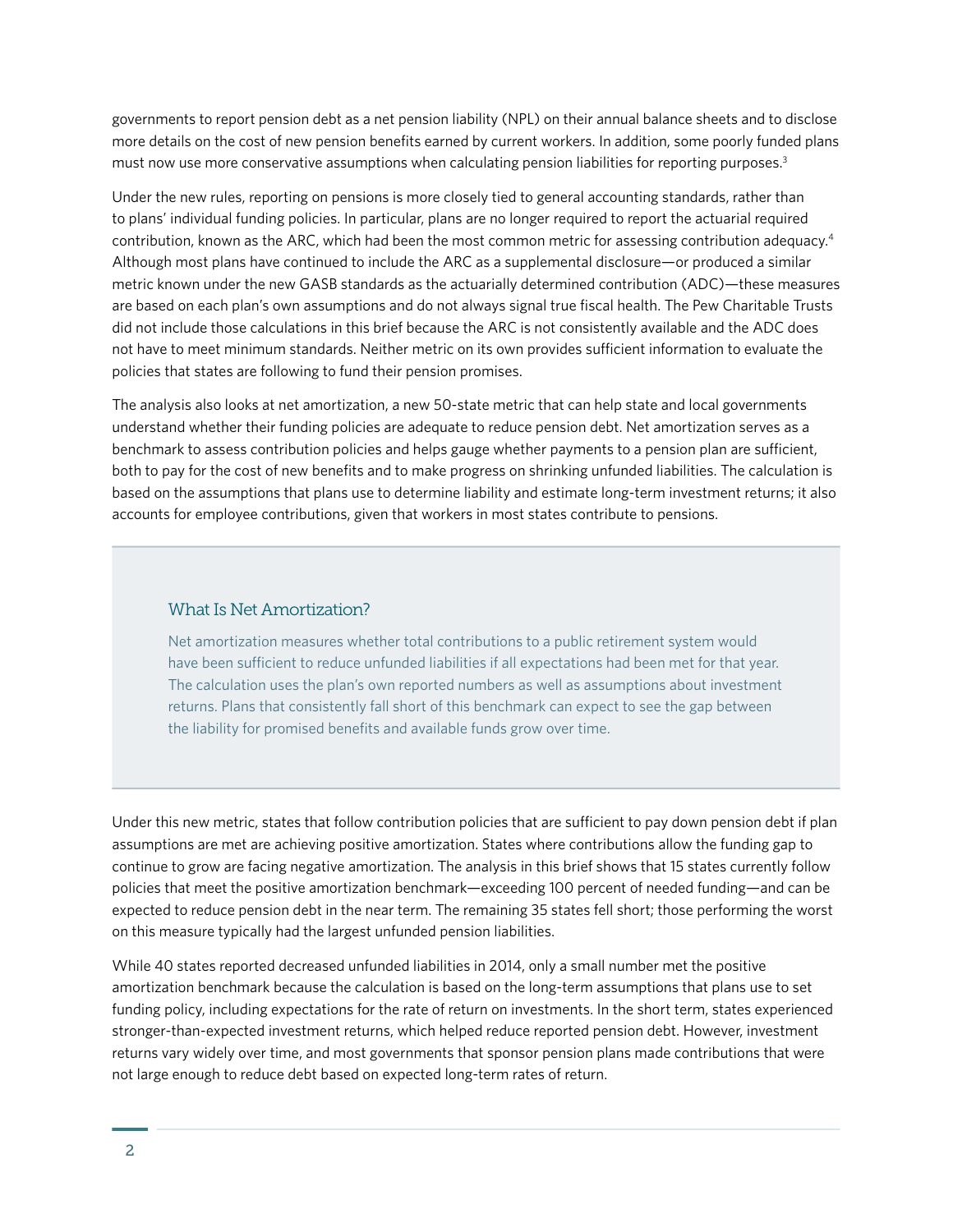### Figure 1 Funded Ratios Increased in Most States in FY 2014

Pension debt remains large, and most states fell short of positive amortization

|                      | <b>Liability</b> | <b>Pension debt</b> |      | <b>Funded ratio</b> |               |      |              |                              | <b>Net amortization</b> |
|----------------------|------------------|---------------------|------|---------------------|---------------|------|--------------|------------------------------|-------------------------|
|                      |                  | 2014                | 2012 | 2013                |               | 2014 |              | <b>Employer</b><br>benchmark | % Paid                  |
| Alabama              | \$47,284         | \$13,952            | 66%  | 66%                 | $\rightarrow$ | 70%  | $\uparrow$   | \$1,372                      | 84%                     |
| Alaska               | \$19,402         | \$7,723             | 55%  | 52%                 | $\downarrow$  | 60%  | ↑            | \$761                        | 87%                     |
| Arizona              | \$64,346         | \$22,905            | 72%  | 72%                 | $\rightarrow$ | 64%  | ↓            | \$1,948                      | 79%                     |
| Arkansas             | \$28,497         | \$4,127             | 71%  | 74%                 | 个             | 86%  | ↑            | \$819                        | 90%                     |
| California           | \$646,419        | \$152,982           | 77%  | 72%                 | $\downarrow$  | 76%  | ↑            | \$21,491                     | 61%                     |
| Colorado             | \$68,848         | \$24,619            | 63%  | 61%                 | $\downarrow$  | 64%  | ↑            | \$1,968                      | 74%                     |
| Connecticut          | \$53,188         | \$26,307            | 49%  | 48%                 | $\downarrow$  | 51%  | ↑            | \$2,494                      | 93%                     |
| <b>Delaware</b>      | \$9,925          | \$756               | 88%  | 88%                 | $\rightarrow$ | 92%  | ↑            | \$258                        | 102%                    |
| Florida              | \$165,559        | \$15,452            | 82%  | 81%                 | $\downarrow$  | 91%  | ↑            | \$3,429                      | 76%                     |
| Georgia              | \$98,971         | \$16,498            | 81%  | 79%                 | $\downarrow$  | 83%  | ↑            | \$2,564                      | 72%                     |
| Hawaii               | \$22,220         | \$8,017             | 59%  | 60%                 | 个             | 64%  | 个            | \$1,113                      | 80%                     |
| Idaho                | \$14,976         | \$715               | 85%  | 86%                 | $\uparrow$    | 95%  | ↑            | \$305                        | 111%                    |
| <b>Illinois</b>      | \$190,179        | \$111,549           | 40%  | 39%                 | $\downarrow$  | 41%  | 个            | \$10,152                     | 71%                     |
| Indiana              | \$44,230         | \$13,607            | 61%  | 65%                 | $\uparrow$    | 69%  | $\uparrow$   | \$1,338                      | 134%                    |
| lowa                 | \$32,704         | \$4,118             | 80%  | 81%                 | 个             | 87%  | $\uparrow$   | \$724                        | 97%                     |
| Kansas               | \$24,828         | \$8,292             | 56%  | 60%                 | $\uparrow$    | 67%  | ↑            | \$999                        | 73%                     |
| Kentucky             | \$53,178         | \$31,386            | 47%  | 44%                 | $\downarrow$  | 41%  | $\downarrow$ | \$2,639                      | 35%                     |
| Louisiana            | \$49,273         | \$17,271            | 56%  | 58%                 | $\uparrow$    | 65%  | ↑            | \$1,793                      | 114%                    |
| Maine                | \$14,992         | \$2,130             | 79%  | 80%                 | $\uparrow$    | 86%  | $\uparrow$   | \$318                        | 110%                    |
| Maryland             | \$63,928         | \$18,377            | 64%  | 65%                 | $\uparrow$    | 71%  | ↑            | \$2,155                      | 85%                     |
| <b>Massachusetts</b> | \$77,982         | \$25,419            | 61%  | 61%                 | $\rightarrow$ | 67%  | $\uparrow$   | \$2,361                      | 83%                     |
| Michigan             | \$84,565         | \$28,141            | 61%  | 60%                 | ↓             | 67%  | ↑            | \$2,787                      | 88%                     |
| Minnesota            | \$72,803         | \$13,216            | 75%  | 75%                 | $\rightarrow$ | 82%  | $\uparrow$   | \$1,760                      | 65%                     |
| <b>Mississippi</b>   | \$37,481         | \$12,262            | 58%  | 58%                 | $\rightarrow$ | 67%  | ↑            | \$1,235                      | 83%                     |
| Missouri             | \$61,888         | \$9,102             | 78%  | 77%                 | ↓             | 85%  | $\uparrow$   | \$1,471                      | 99%                     |
| Montana              | \$12,990         | \$3,121             | 64%  | 73%                 | 个             | 76%  | ↑            | \$373                        | 93%                     |
| Nebraska             | \$12,516         | \$874               | 79%  | 80%                 | $\uparrow$    | 93%  | $\uparrow$   | \$219                        | 129%                    |
| Nevada               | \$44,111         | \$10,439            | 71%  | 69%                 | ↓             | 76%  | ↑            | \$1,958                      | 75%                     |
| <b>New Hampshire</b> | \$11,228         | \$3,790             | 56%  | 57%                 | 个             | 66%  | ↑            | \$377                        | 91%                     |
| <b>New Jersey</b>    | \$196,608        | \$113,126           | 65%  | 63%                 | $\downarrow$  | 42%  | ↓            | \$8,403                      | 28%                     |
| <b>New Mexico</b>    | \$35,026         | \$9,067             | 63%  | 67%                 | 个             | 74%  | 个            | \$1,146                      | 67%                     |
| <b>New York</b>      | \$193,066        | \$3,654             | 87%  | 89%                 | ↑             | 98%  | $\uparrow$   | \$3,690                      | 163%                    |
| North Carolina       | \$90,335         | \$676               | 95%  | 96%                 | $\uparrow$    | 99%  | $\uparrow$   | \$1,553                      | 109%                    |

Continued on the next page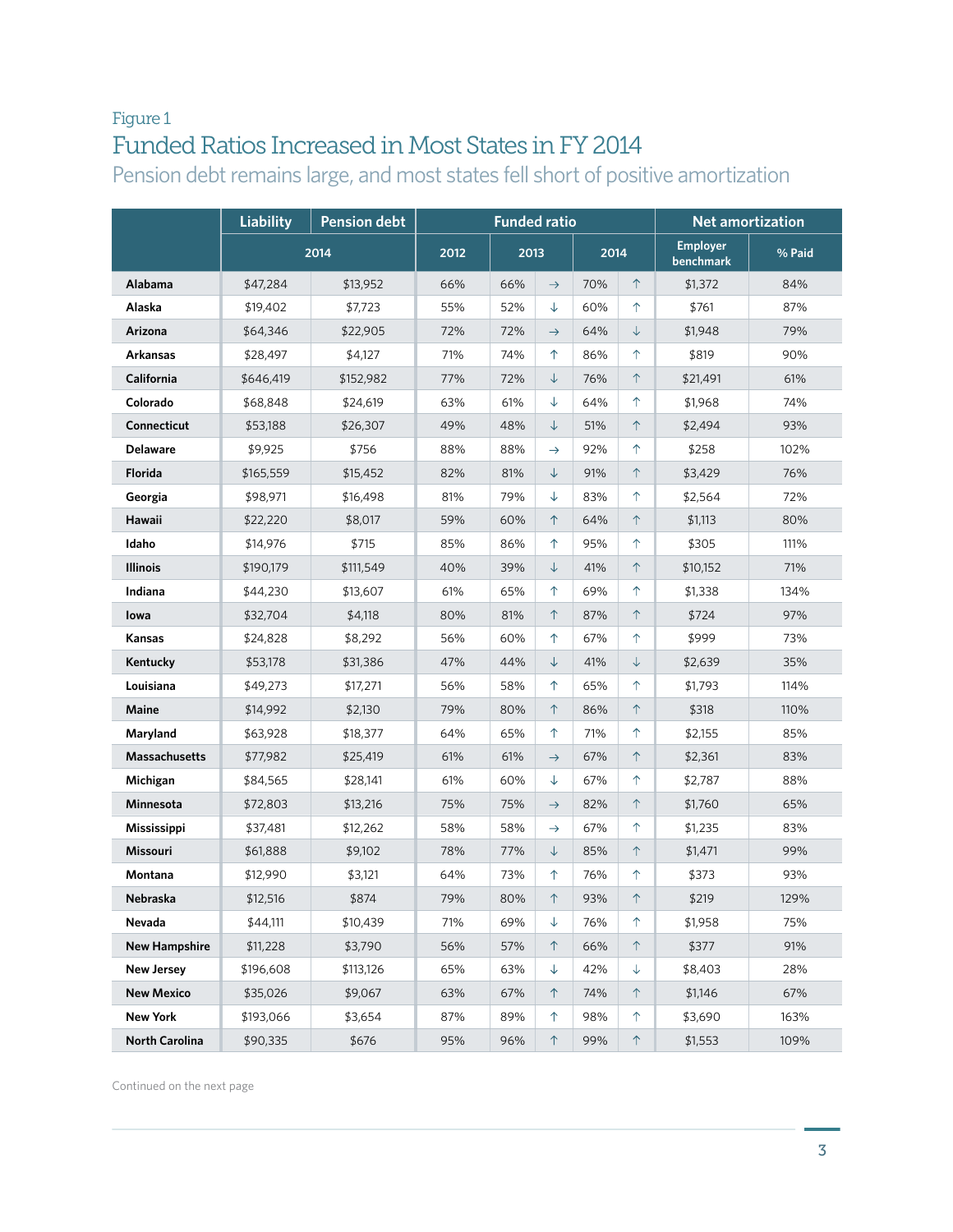|                       | <b>Liability</b> | <b>Pension debt</b> |      | <b>Funded ratio</b> |               |      |               |                                     | <b>Net amortization</b> |
|-----------------------|------------------|---------------------|------|---------------------|---------------|------|---------------|-------------------------------------|-------------------------|
|                       |                  | 2014                | 2012 | 2013                |               | 2014 |               | <b>Employer</b><br><b>benchmark</b> | % Paid                  |
| <b>North Dakota</b>   | \$6.198          | \$1.662             | 63%  | 61%                 | ↓             | 73%  | ↑             | \$183                               | 78%                     |
| Ohio                  | \$186,229        | \$36,688            | 67%  | 74%                 | $\uparrow$    | 80%  | $\uparrow$    | \$3,456                             | 90%                     |
| Oklahoma              | \$35,115         | \$6,602             | 65%  | 67%                 | ↑             | 81%  | 个             | \$1,065                             | 118%                    |
| Oregon                | \$63,135         | \$(2,267)           | 91%  | 96%                 | 个             | 104% | 个             | \$1,400                             | 68%                     |
| Pennsylvania          | \$134,756        | \$54,438            | 64%  | 62%                 | ↓             | 60%  | ↓             | \$5,796                             | 55%                     |
| <b>Rhode Island</b>   | \$10,803         | \$4,240             | 58%  | 58%                 | $\rightarrow$ | 61%  | ↑             | \$425                               | 87%                     |
| <b>South Carolina</b> | \$49,256         | \$19,328            | 65%  | 63%                 | ↓             | 61%  | ↓             | \$1,633                             | 72%                     |
| South Dakota          | \$9,887          | \$(720)             | 93%  | 100%                | $\uparrow$    | 107% | $\uparrow$    | \$31                                | 347%                    |
| <b>Tennessee</b>      | \$43,407         | \$502               | 92%  | 94%                 | $\uparrow$    | 99%  | ↑             | \$824                               | 130%                    |
| <b>Texas</b>          | \$201,046        | \$41,890            | 82%  | 80%                 | $\downarrow$  | 79%  | $\downarrow$  | \$5,802                             | 54%                     |
| Utah                  | \$30.025         | \$3.456             | 76%  | 80%                 | 个             | 88%  | ↑             | \$835                               | 123%                    |
| Vermont               | \$5,216          | \$1,319             | 70%  | 69%                 | $\downarrow$  | 75%  | 个             | \$137                               | 108%                    |
| Virginia              | \$85,871         | \$21,350            | 65%  | 66%                 | ↑             | 75%  | ↑             | \$2,745                             | 71%                     |
| Washington            | \$80.804         | \$8,041             | 95%  | 88%                 | ↓             | 90%  | 个             | \$2,265                             | 73%                     |
| <b>West Virginia</b>  | \$17,150         | \$3,820             | 63%  | 67%                 | 个             | 78%  | ↑             | \$520                               | 148%                    |
| Wisconsin             | \$89,691         | \$(2,456)           | 100% | 100%                | $\rightarrow$ | 103% | ↑             | \$535                               | 198%                    |
| Wyoming               | \$9,683          | \$1,994             | 80%  | 79%                 | ↓             | 79%  | $\rightarrow$ | \$211                               | 73%                     |
| U.S. total            | \$3,701,820      | \$933.552           | 72%  | 72%                 | $\rightarrow$ | 75%  | 个             | \$113,838                           | 75%                     |

Notes: Numbers are in millions of dollars. Parentheses indicate negative value. States attain positive amortization if they contribute more than 100 percent of the amortization benchmark. Data in 2014 reflect reporting under new accounting standards. Pension debt represents the net pension liability under the new GASB rules. The value of plan assets is reported as net plan position. The funded ratio data for 2012 and 2013 reflect assets and liabilities reported under previous standards. Total liabilities and debt for Michigan, Mississippi, and Texas include some pension data based on old accounting rules because data under new rules were not available for 2014. New York data are from 2015, the first year the state retirement system disclosed all data points used to calculate net amortization.

Sources: Comprehensive Annual Financial Reports (CAFRs), actuarial reports and valuations, or other public documents, or as provided by plan officials.

© 2016 The Pew Charitable Trusts

#### New accounting standards spotlight poorly funded plans

The new disclosure rules require that state balance sheets now include the net pension liability, which is the difference between pension plan assets, reported as plan net position, and total pension liability. Net pension liability is essentially the pension debt, or unfunded liability, for that plan. All plans now calculate assets based on the market value of investments on the reporting date, rather than smoothing investment gains and losses over time, which had previously been allowed. This means that the 2014 results fully reflect the impact of strong market gains. Going forward, reported asset values will be more volatile from year to year. For example, funded levels are projected to decline for fiscal 2015 because the average returns of 3 percent were well below plans' long-term return targets.

In addition, the new standards now require certain plans with low funded ratios to report pension liabilities using more conservative investment return assumptions. (See Appendix B for a more detailed explanation.) So far, this new requirement has had an impact on only eight of the 100 largest state-sponsored pension plans. Looking at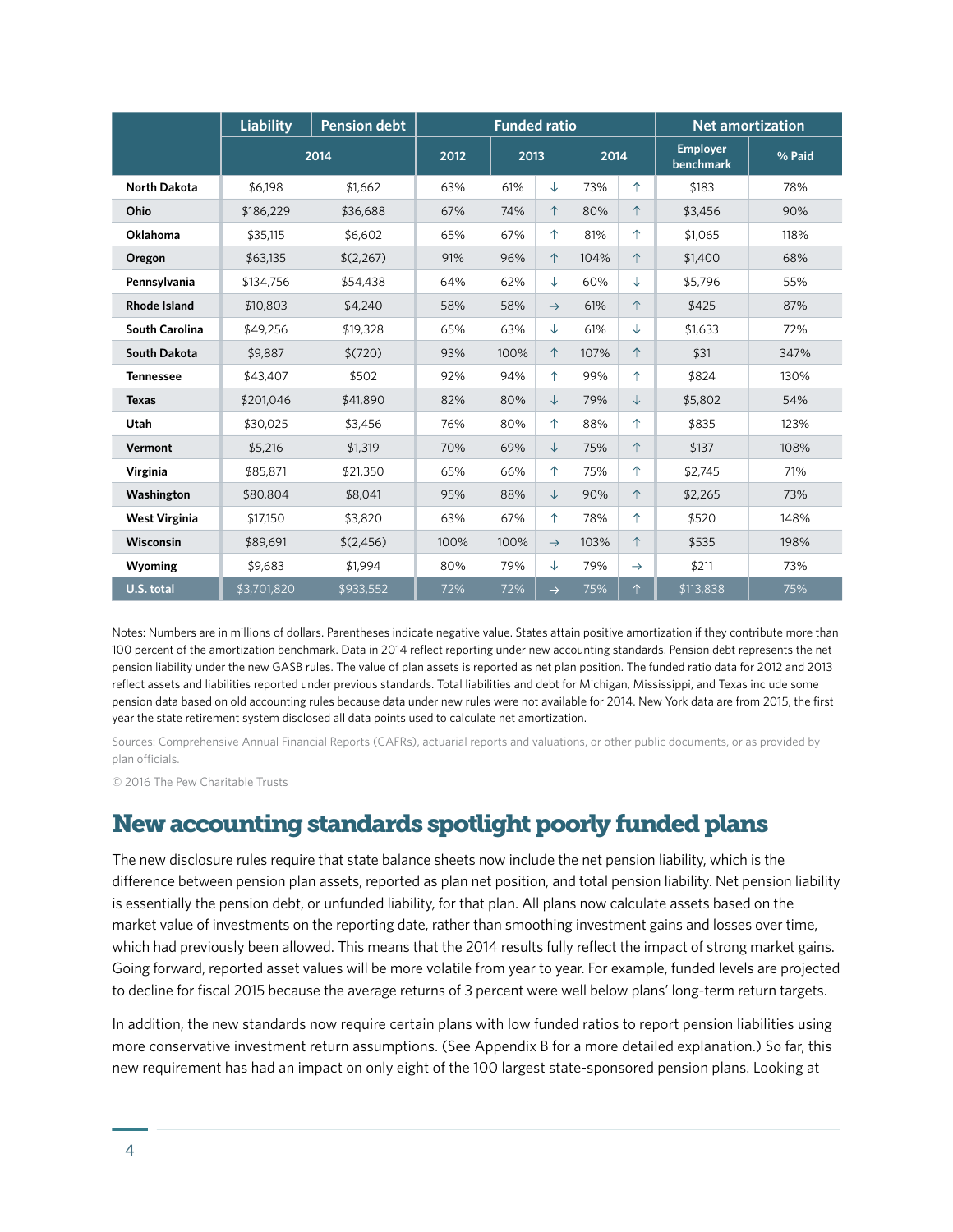restated 2013 results, this accounts for about \$72 billion in increased reported pension liabilities and pension debt in total. Plans in Illinois and New Jersey, along with the Kentucky Teachers' Retirement System and the Texas Employees Retirement System, account for over 90 percent of this amount.5

The new rules also require that all public pension plans use the same methodology to calculate liabilities. Previously, state pension plans could choose from multiple approaches, though most had been using the approach that is now required.<sup>6</sup>

Primarily because of market gains, the state pension funding gap dropped in 2014, the first decline in reported pension debt since 2000. Lower investment returns in 2015, however, indicate that pension debt will increase when valuations for that year are complete.

The volatility in investment returns between 2014 and 2015 demonstrates that states cannot rely on higherthan-expected returns to eliminate unfunded liabilities. Pew's net amortization analysis provides a benchmark for measuring the sufficiency of contributions based on long-term investment return assumptions. This analysis shows that states in aggregate fell short of the net amortization benchmark by \$29 billion in 2014.

Figure 2 shows the impact that changes in accounting standards had on total reported pension debt in 2013 as well as the effects of investment gains and other factors in 2014.

#### Figure 2

### Change in Pension Debt, FY 2013 to FY 2014

Changes in GASB accounting resulted in greater reported pension debt for FY 2013, while investment gains and other factors meant a reduction in FY 2014



Sources: Comprehensive Annual Financial Reports (CAFRs), actuarial reports and valuations, or other public documents, or as provided by plan officials.

© 2016 The Pew Charitable Trusts

While these new standards are required for all plans, most continue to report information using the previous standards as well. The prior rules allowed plans to report assets smoothed over multiple years and did not require the use of more conservative assumptions to report liabilities, as described above. In this analysis and going forward, Pew will use data reported under the most recent set of GASB standards because they provide a standardized point of comparison across plans and reflect the most up-to-date industry standards, consistent with our past work and the most recent government accounting guidelines.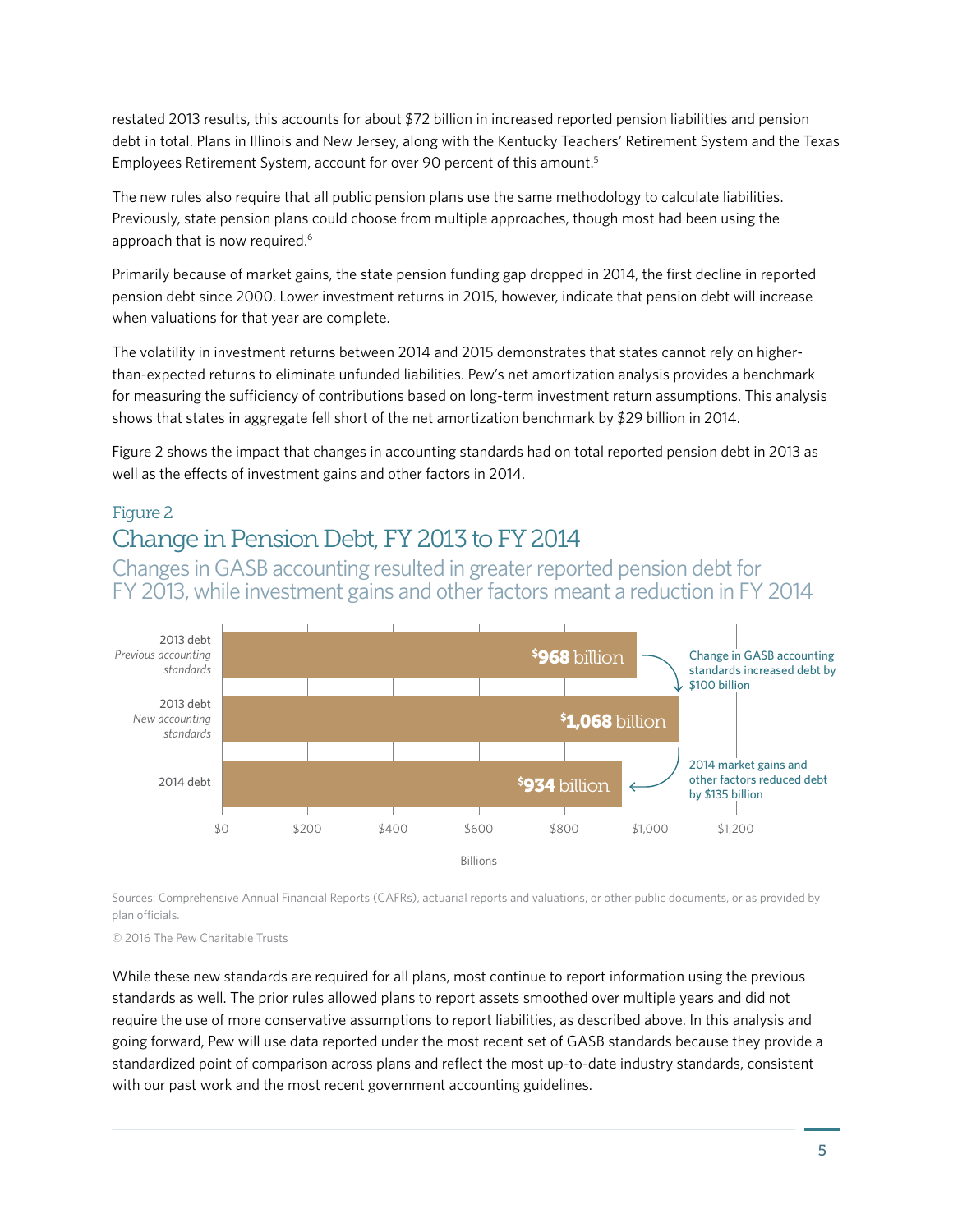Figure 3 shows trends in aggregate assets and liabilities since 1997. Fiscal 2014 data reflect the new reporting standards, which use the market value of assets and a different method for calculating liabilities. Figure 4 shows total state and local pension debt as a share of GDP.

#### Figure 3 State Pension Funding Gap Between 1997 and 2014

The difference between assets and liabilities for state pension plans totaled more than \$900 billion in 2014



Sources: Comprehensive Annual Financial Reports (CAFRs), actuarial reports and valuations, or other public documents, or as provided by plan officials.

© 2016 The Pew Charitable Trusts

#### Figure 4 State and Local Pension Debt as a Share of GDP Between 1970 and 2015



Sources: The Federal Reserve and U.S. Department of Commerce Bureau of Economic Analysis © 2016 The Pew Charitable Trusts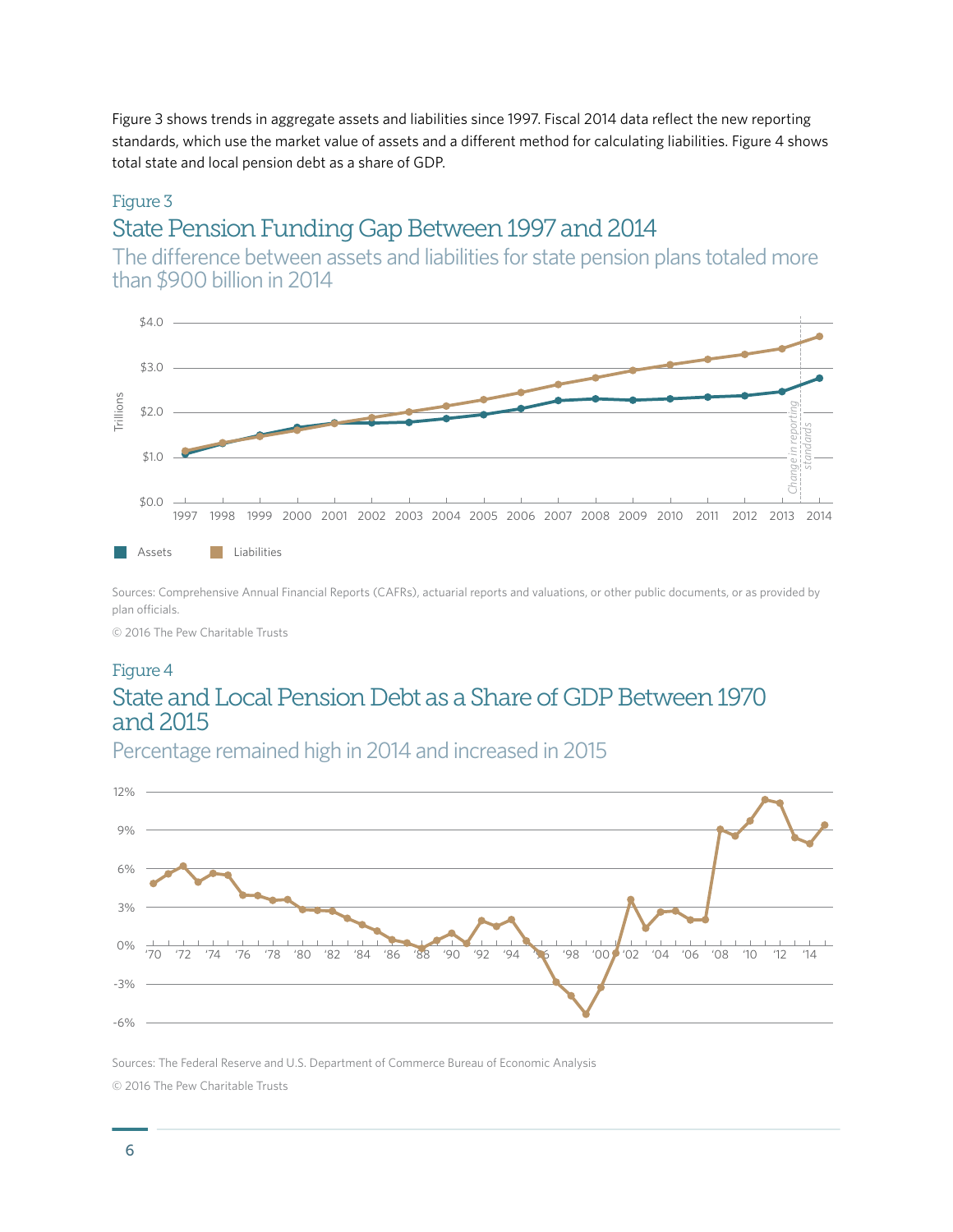### New data provide for better measures of plan health

The new disclosure requirements under GASB allow for improved analysis of plan contribution policies compared with previously available data. Before the change, most researchers, including Pew, had to rely on the ARC as a means of comparison. But meeting contribution targets based on this reporting standard never ensured that states and cities were actually paying down their pension debts.

The new data included in public pension financial statements allow for measurement of whether an employer's contribution policy achieves net amortization. That is the level at which employers' annual contributions to a plan are sufficient to pay for the cost of new benefits in that year as well as offset any projected growth in pension debt after netting out employee contributions.<sup>7</sup>

The National Association of State Retirement Administrators (NASRA) accurately notes that using net amortization may not always recognize funding policies that are sustainable and that could reduce pension debt over the long term.<sup>8</sup> However, for states following policies expected to address unfunded liabilities, the net amortization benchmark can help pension plan sponsors measure progress. In addition, Moody's Investors Service's latest analysis of contribution policies follows a very similar approach in terms of measuring whether states reduced unfunded pension liabilities in the current budget year. The Society of Actuaries Blue Ribbon Panel also noted the importance of contribution polices that pay down pension debt over a fixed time period.<sup>9</sup>

Plan administrators also point out that the numbers disclosed under GASB rules will often differ from those that drive contribution policies. Most notably, GASB requires plans to report assets on a market basis, but plans' funding policies typically calculate contributions using asset smoothing to recognize gains and losses over time. Other differences can affect liabilities, but these are expected to be limited. For instance, the discount rate requirements under the new GASB rules affect only a select number of troubled plans. Additionally, most plans were already calculating their liabilities using an entry age actuarial method—which takes into account workers' likely pay increases in calculating pension costs—as required for new GASB disclosures.

Any credible approach to achieving full funding of pension promises needs to pay down pension debt over a reasonable time frame. Prior to this year, GASB standards provided state pension plans with significant leeway in calculating the ARC, which allowed for contribution policies that fell short of this goal. For example, these standards allowed states to reset the maximum 30-year payoff schedule annually. This approach may provide near-term budget relief, but it allows pension debt to grow and costs more in the long run. Because of its limitations, the ARC proved to be a minimum reporting standard rather than a model approach for pension funding.

The net amortization measure assesses the results of contribution policies without taking into account unexpected gains and losses. If plan assumptions are correct, plans receiving contributions meeting the net amortization benchmark will have their unfunded liabilities shrink. Pew's analysis shows that most state pension plans didn't receive sufficient contributions to meet this benchmark in 2014.

It is important to note that the net amortization calculation does not use the same discount rate for all plans—it relies on plans' own individually chosen assumptions. Plans with higher assumed rates of return will have lower estimated costs of benefits, and that will lower the benchmark for positive amortization.

There is still no single measure of plan fiscal health, but effective contribution policies eventually achieve positive amortization. Along with funded ratios and supplemental disclosures on funding policy—including ARC calculations—net amortization provides an important benchmark for states and cities to consider.

Figure 5 shows each state's net amortization as a share of covered payroll, the total salaries paid to current employees.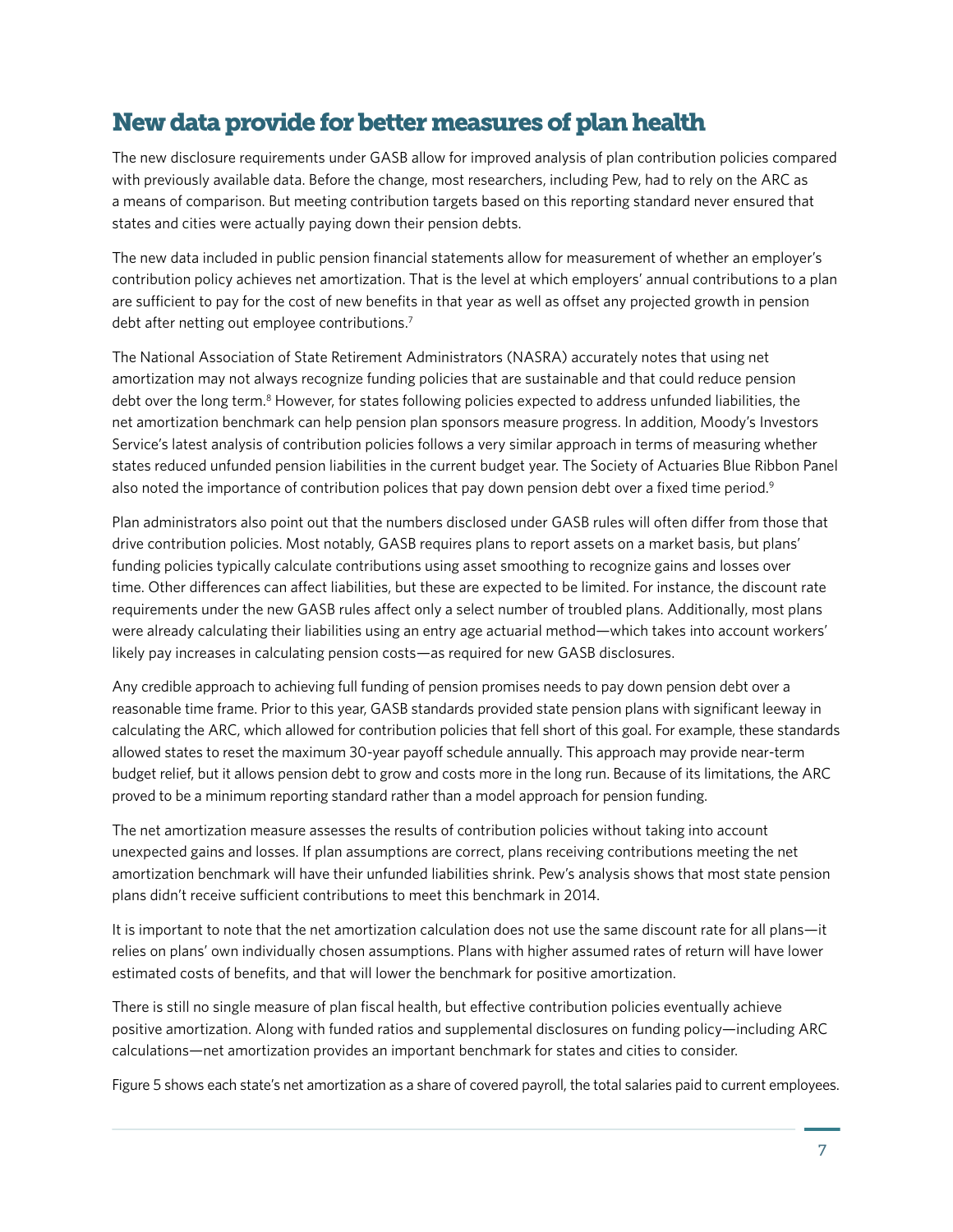### Figure 5 Net Amortization as a Share of Covered Payroll 15 states achieved positive amortization in 2014

| Kentucky       |        |        |        |        |        |        |       |    |    |     |
|----------------|--------|--------|--------|--------|--------|--------|-------|----|----|-----|
| New Jersey     |        |        |        |        |        |        |       |    |    |     |
| Illinois       |        |        |        |        |        |        |       |    |    |     |
| Pennsylvania   |        |        |        |        |        |        |       |    |    |     |
| California     |        |        |        |        |        |        |       |    |    |     |
| Nevada         |        |        |        |        |        |        |       |    |    |     |
| New Mexico     |        |        |        |        |        |        |       |    |    |     |
| Colorado       |        |        |        |        |        |        |       |    |    |     |
| Texas          |        |        |        |        |        |        |       |    |    |     |
| Hawaii         |        |        |        |        |        |        |       |    |    |     |
| Georgia        |        |        |        |        |        |        |       |    |    |     |
| South Carolina |        |        |        |        |        |        |       |    |    |     |
| Oregon         |        |        |        |        |        |        |       |    |    |     |
| Alaska         |        |        |        |        |        |        |       |    |    |     |
| Virginia       |        |        |        |        |        |        |       |    |    |     |
| Minnesota      |        |        |        |        |        |        |       |    |    |     |
| Kansas         |        |        |        |        |        |        |       |    |    |     |
| Arizona        |        |        |        |        |        |        |       |    |    |     |
| Mississippi    |        |        |        |        |        |        |       |    |    |     |
| Washington     |        |        |        |        |        |        |       |    |    |     |
| Rhode Island   |        |        |        |        |        |        |       |    |    |     |
| Massachusetts  |        |        |        |        |        |        |       |    |    |     |
| Michigan       |        |        |        |        |        |        |       |    |    |     |
| Wyoming        |        |        |        |        |        |        |       |    |    |     |
| Maryland       |        |        |        |        |        |        |       |    |    |     |
| North Dakota   |        |        |        |        |        |        |       |    |    |     |
| Connecticut    |        |        |        |        |        |        |       |    |    |     |
| Alabama        |        |        |        |        |        |        |       |    |    |     |
| Arkansas       |        |        |        |        |        |        |       |    |    |     |
| Florida        |        |        |        |        |        |        |       |    |    |     |
| Ohio           |        |        |        |        |        |        |       |    |    |     |
| New Hampshire  |        |        |        |        |        |        |       |    |    |     |
| Montana        |        |        |        |        |        |        |       |    |    |     |
| lowa           |        |        |        |        |        |        |       |    |    |     |
| Missouri       |        |        |        |        |        |        |       |    |    |     |
| Delaware       |        |        |        |        |        |        |       |    |    |     |
| North Carolina |        |        |        |        |        |        |       |    |    |     |
| Vermont        |        |        |        |        |        |        |       |    |    |     |
| Idaho          |        |        |        |        |        |        |       |    |    |     |
| Maine          |        |        |        |        |        |        |       |    |    |     |
| Nebraska       |        |        |        |        |        |        |       |    |    |     |
| Tennessee      |        |        |        |        |        |        |       |    |    |     |
| Oklahoma       |        |        |        |        |        |        |       |    |    |     |
| Wisconsin      |        |        |        |        |        |        |       |    |    |     |
| Utah           |        |        |        |        |        |        |       |    |    |     |
| Louisiana      |        |        |        |        |        |        |       |    |    |     |
| South Dakota   |        |        |        |        |        |        |       |    |    |     |
| Indiana        |        |        |        |        |        |        |       |    |    |     |
| New York       |        |        |        |        |        |        |       |    |    |     |
| West Virginia  |        |        |        |        |        |        |       |    |    |     |
|                |        |        |        |        |        |        |       |    |    |     |
|                | $-35%$ | $-30%$ | $-25%$ | $-20%$ | $-15%$ | $-10%$ | $-5%$ | 0% | 5% | 10% |

Sources: Comprehensive Annual Financial Reports (CAFRs), actuarial reports and valuations, or other public documents, or as provided by plan officials.

© 2016 The Pew Charitable Trusts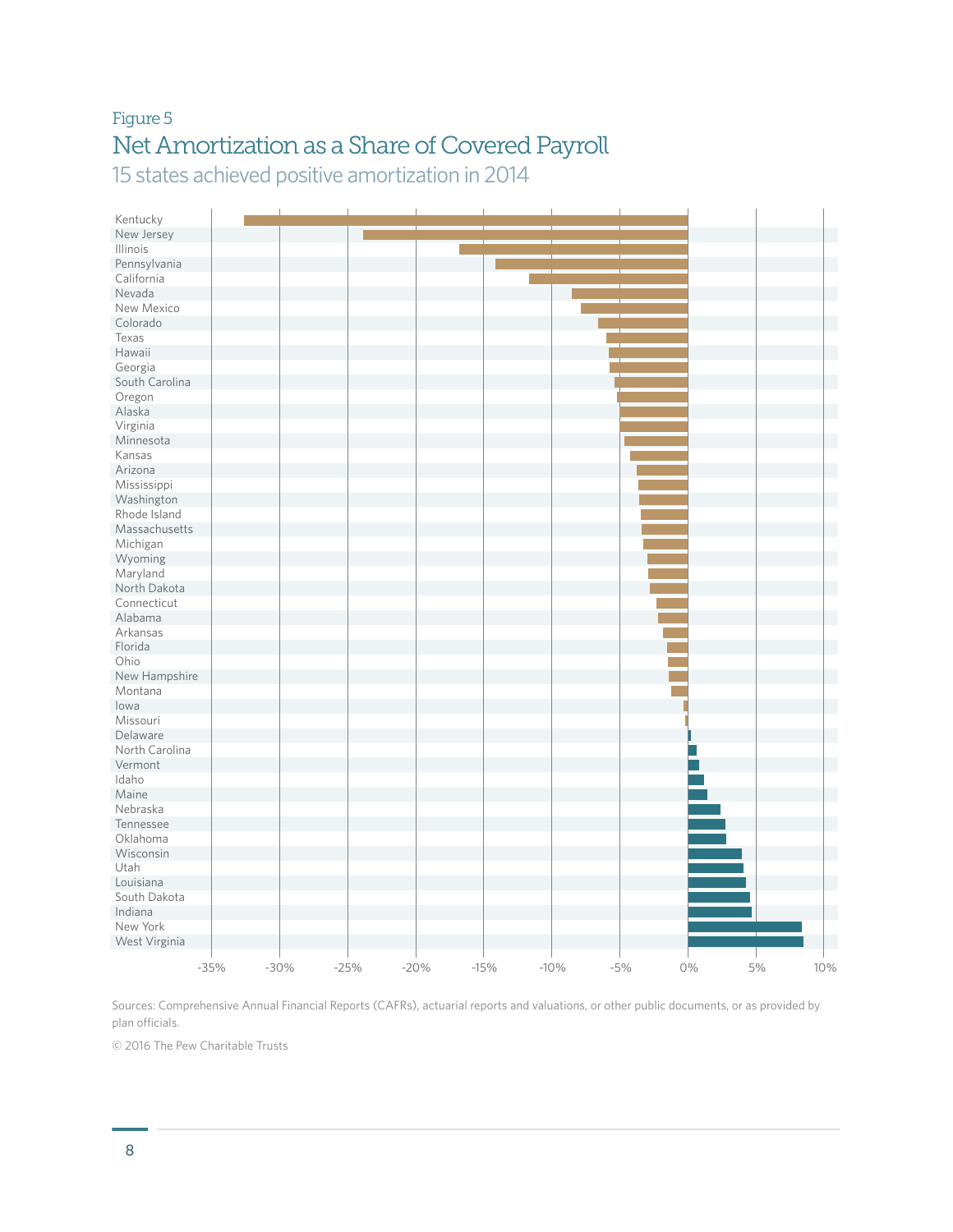### Net amortization provides fuller picture of contribution policy

Net amortization provides policymakers a clear picture of the effectiveness of a state's contribution policy in terms of paying down pension debt in the near term. The data show that many states are not contributing enough to their pension funds to reduce unfunded liabilities—including some states that have paid the full ARC. The new net amortization benchmark provides a better assessment of contribution policies than prior measures did.

Under the new metric, Kentucky, New Jersey, Illinois, and Pennsylvania experienced the largest negative amortization, when adjusted by covered payroll. Plans in these states face significant challenges and have low funded ratios. And without the strong overall investment returns in 2014, net amortization shows that these states would have lost further ground. All four also fell short of paying what would have been the full ARC in 2014. Pennsylvania, however, has committed to large and steady increases in contributions, and is projected to reach positive amortization by 2018.

Of the 10 states with the strongest results on positive amortization, seven have historically paid about 95 percent of ARC. But this group includes three states—Nebraska, Oklahoma and Louisiana—that reported paying less than full ARC payments in recent years. Still, the three continued making progress in reducing pension debt.

Oklahoma's performance reflects a 2011 change to cost of living adjustments (COLAs). After that policy change, the state's current contribution policy was adequate to pay down the remaining pension debt. Louisiana sets higher standards than typical state pension plans in calculating its actuarial contribution. As a result, even though the state fell short of full ARC funding in 2012 and 2013, its contributions were enough to make progress on paying for pension debt in 2014. Nebraska's numbers were driven by contribution timing as well as changes to the state's contribution policy in 2013. Pew's research indicates that most states with contribution policies sufficient to pay down pension debt used more conservative approaches targeted at reducing unfunded liabilities compared with states that failed to meet net amortization.

In other cases, states and participating local governments made full ARC payments but still fell short of reducing their pension debt because they followed 30-year payment plans that were refinanced annually. Alabama and Arizona, for example, have historically set actuarial contribution rates based on approaches that would not make progress on paying down pension debt. As a result, while both states paid every dollar that plan actuaries asked for, their unfunded liabilities increased and their funding rank relative to other states declined. Both states' pension plans have recently changed contribution policies, with a goal of hitting positive amortization over time.

Low funding levels make it harder for states to make progress. Those with larger unfunded pension liabilities require substantially higher contributions to pay down debt because they generate less in the way of investment earnings. Connecticut is only 50 percent funded, but the state's current contribution policies, which include a fixed amortization period to pay off the unfunded liability, are anticipated to start reducing debt in fiscal 2017. The state has made progress by increasing payments every year; in 2014, it made the highest contributions relative to payroll of all but three states.

Connecticut's pension funds assume relatively high 8 percent returns, which means that the current policy is sustainable only under risky assumptions. This example shows the difficulties that face a fiscally challenged state trying to pay down pension debt, as well as how a state can improve funding policies over time.

Elsewhere, Virginia shows how states that recently adopted more responsible funding policies might not pay down pension debt immediately, though they will close their funding gaps over time. In 2013, the Virginia Retirement System (VRS) board adopted a stronger funding policy to pay off the unfunded liabilities over a fixed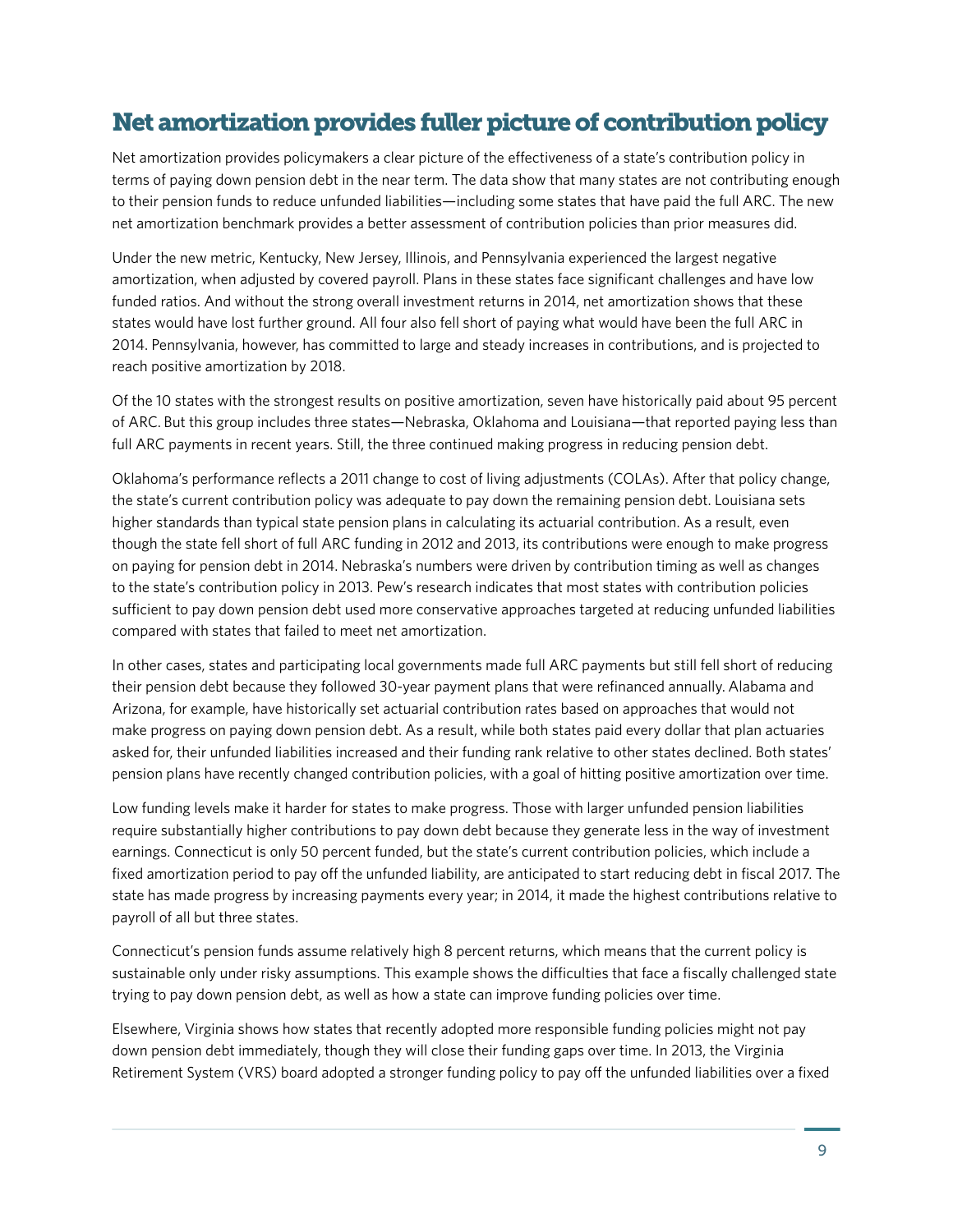time period, a method known as a closed amortization schedule.<sup>10</sup> State policymakers also enacted legislation to make full actuarial contributions by 2018.

West Virginia stands apart as having made the most progress on pension funding, increasing its funded ratio from 40 percent to 78 percent from 2003 to 2014. West Virginia has averaged payments equal to 95 percent of the ARC or higher for a decade, as have 21 other states, but it has followed a more aggressive funding policy than many of its peers. Tracking net amortization highlights the importance of analyzing how actuarial contributions are set.

Looking at net amortization allows policymakers to better compare contribution policies by measuring outcomes rather than inputs, using a consistent formula for liabilities and using the market value of assets. However, plans still use a range of investment return assumptions under which higher assumed rates of return lead to the reporting of lower liabilities and costs.

### Looking forward: Measuring and managing cost uncertainty

Net amortization assesses what happens under current policy if everything goes as expected. However, in providing a fixed benefit, public employers take on a variety of risks—in particular, investment risk. In calculating the fiscal sustainability of a pension plan, looking at different scenarios in what is called sensitivity analysis or stress testing gives a more complete picture of future pension costs and projected pension debt.

The new GASB rules include some sensitivity analysis: Plans are required to estimate liabilities based on projected returns 1 percentage point above or below their assumed rate of return.11 The Society of Actuaries commissioned a Blue Ribbon Panel to issue recommendations on pension funding and governance, which included a more detailed stress testing approach.<sup>12</sup> Finally, states such as California and Washington have taken the lead by publishing sensitivity analyses on their public pension plans to assess their fiscal sustainability under multiple investment scenarios. Given the importance of risk in understanding pension plans' fiscal condition, Pew will be working to incorporate stress testing and sensitivity analysis into future reports on state pension funding levels.

### **Conclusion**

The gap between the pension benefits that state governments have promised workers and the funding to pay for them remains significant. Many states have enacted reforms in recent years to help shrink that divide, but they also have benefited from strong investment returns.

Over the long term, however, these returns are uncertain. In addition, many states have not made contributions that would reduce plan debt under expected returns. New tools, such as net amortization, stress testing, and sensitivity analysis, provide policymakers with additional information to better evaluate the effectiveness of their policies and ensure that plans can achieve full funding over time—and that pension promises can be kept.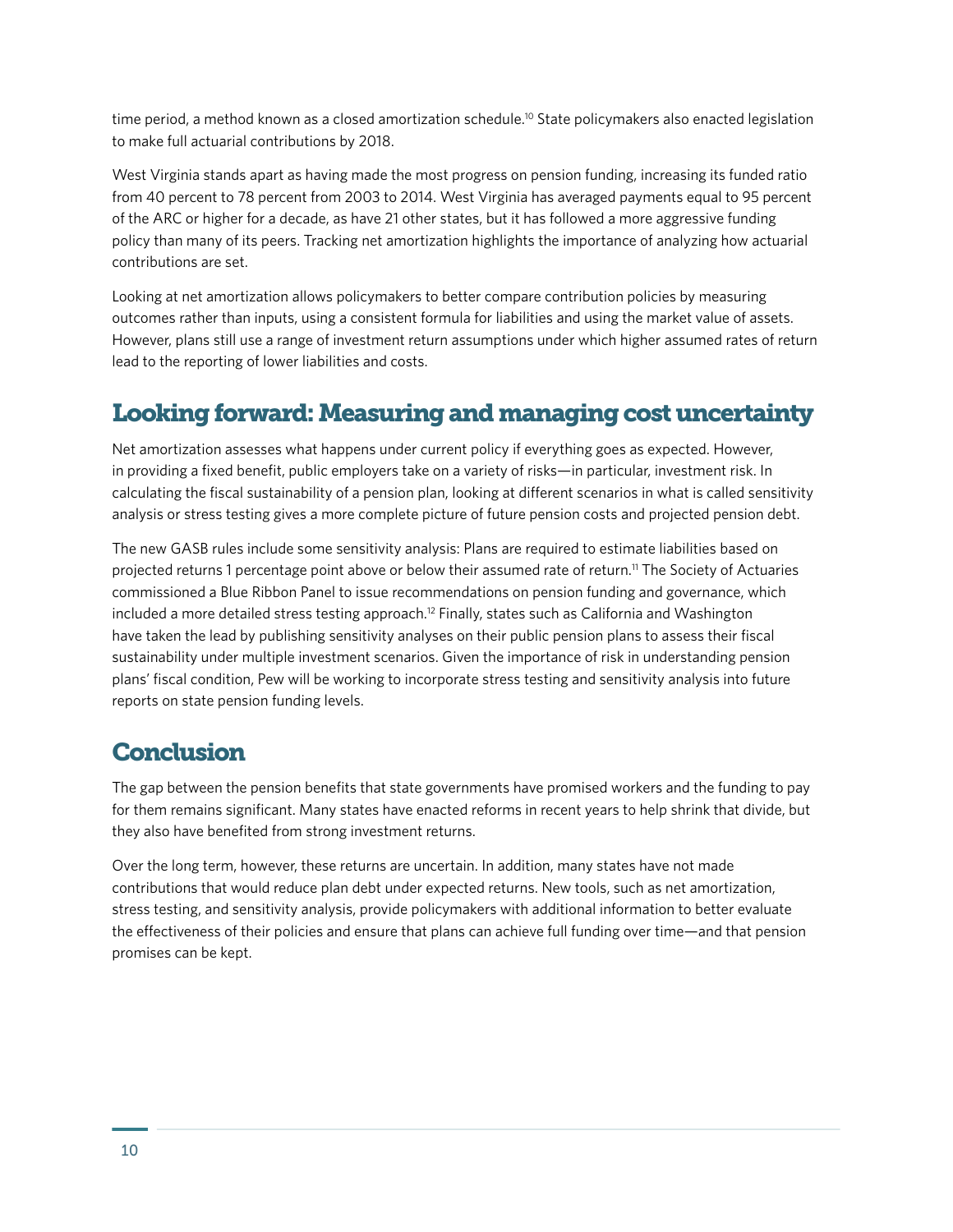# Appendix A: Methodology

All figures presented are as reported in public documents or as provided by plan officials. The main data sources used were the Comprehensive Annual Financial Reports (CAFRs) produced by each state and pension plan, actuarial reports and valuations, and other state documents that disclose financial details about public employment retirement systems. In total, Pew collected data for over 230 pension plans. Because of lags in financial reporting, fiscal 2014 is the most recent year for which comprehensive data are available for all 50 states.

Pew assigns funding data to a year based on the valuation period, rather than when the data are reported. Because of the lags in valuation in many state pension plans, only partial 2015 data are available.

Each state retirement system uses different key assumptions and methods in presenting its financial information. Pew makes no adjustments or changes to the presentation of aggregate state asset or liability data. Assumptions underlying each state's funding data include the expected rate of return on investments and estimates of employees' life spans, retirement ages, salary growth, marriage rates, retention rates, and other demographic characteristics.

While the accounting rules dictate how pension data must be estimated for reporting purposes, state pension plans may use different actuarial assumptions or methods for the purpose of calculating contributions. The new GASB rules have increased the number of state plans that produce two sets of estimates, though a number of plans did so prior to the rule changes as well. Pew has consistently used reported data based on public accounting standards in order to have comparable information on plan funding. A few plans did not report data under the new GASB standards and were excluded—in total, these plans are expected to represent 0.02 percent of the liabilities of all plans.

#### Determination of retirement systems for inclusion in data collection

The pension systems included are those listed in the state CAFR in which the state is a sponsor, administrator, employer, or funder. Local pension systems with no direct state involvement are not included.

#### Net amortization

Calculation of a plan's net amortization starts with the employer contribution benchmark:

Employer contribution benchmark = service cost plus interest on the prior year's debt minus employee contributions (with interest).

Net amortization = employer and other contributions (with interest) minus the employer benchmark.

This metric is a point of reference for employer contributions, so employee contributions are netted out from total contributions and the growth in pension debt. Measuring net amortization by comparing total contributions against total growth in pension debt without contributions would be mathematically identical.

Pew added a half-year's interest (details on the rate used are below) in calculating contributions. While plans differ in the timing of contributions, Pew assumed that contributions were made midyear to have a consistent adjustment across plans. One-time contributions in 2014 also may be included.

To get normal cost, Pew took the "service cost" data from the Schedule of Changes in Net Pension Liability.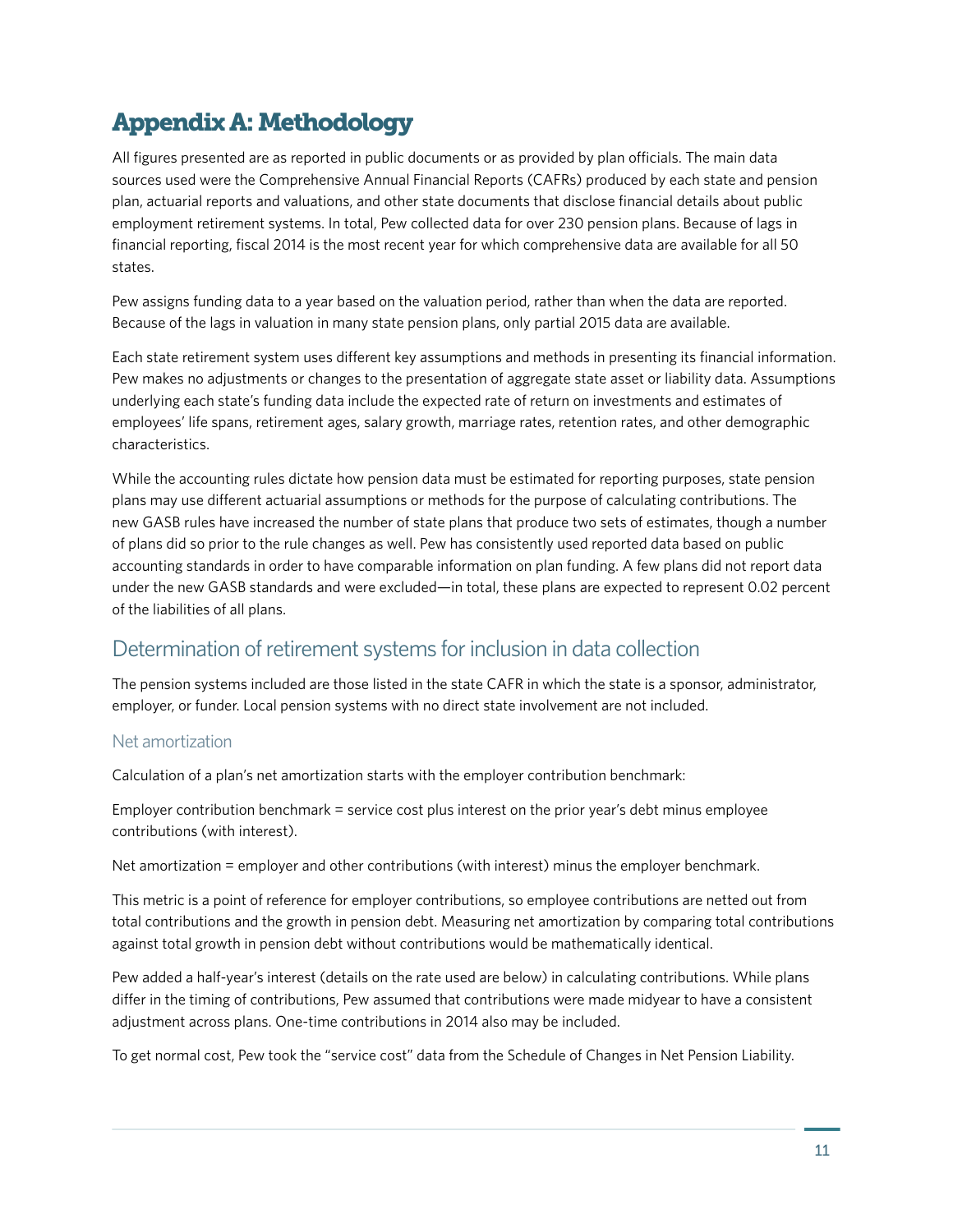To calculate the interest accrued on the prior year's net pension liability, Pew used the beginning of period liabilities and assets in the Schedule of Changes in Net Pension Liability to determine the unfunded liability at the end of 2013. Pew multiplied this result by the interest rate (details on the rate used are below) to get the interest on the prior year's debt.

#### Interest rate methodology

For most plans, Pew used the 2014 blended rate calculated under new GASB rules. If the plan changed the assumed rate of return from 2013 to 2014, Pew looked at plan documents to see if the plan disclosed the discount rate used to calculate 2013 liabilities, and used that rate, if available.

The assumed rate of return reflects plans' anticipated earnings on investments. While a plan's actual return on assets will differ from the assumptions, Pew uses the assumed rate of return because market returns are volatile from year to year, and because the assumed rate of return reflects the plan's assumptions in setting funding policy. Additionally, Pew calculates the interest on the unfunded liabilities to reflect the cost over time of carrying the debt; the assumed rate of return is what plans used to discount liabilities over time.

#### Example of net amortization calculation

North Carolina and South Carolina both made the full ARC contribution toward their pension funds in 2013. Their 2014 data show how the actual impact on plan funding can vary based on the underlying contribution policy. This also allows a walk-through of how Pew calculates this metric.

|                 |                                              | <b>North Carolina</b> | <b>South Carolina</b> |
|-----------------|----------------------------------------------|-----------------------|-----------------------|
|                 | Pension debt, beginning of 2014              | \$7,467,231           | \$20,225,470          |
| $\overline{2}$  | Effective interest rate for pension debt     | 7.3%                  | 7.5%                  |
| $3 = 1*2$       | Interest on pension debt                     | \$541,695             | \$1,516,910           |
| 4               | Cost of new benefits                         | \$2,234,931           | \$895,467             |
| 5               | <b>Employee contributions, with interest</b> | \$1,223,208           | \$779,138             |
| $6 = 3 + 4 - 5$ | Employer benchmark for net amortization      | \$1,553,417           | \$1,633,240           |
| 7               | <b>Employer contributions, with interest</b> | \$1,692,560           | \$1,178,570           |
| $8 = 7 - 6$     | <b>Expected reduction in pension debt</b>    | \$139,143             | $-$454,670$           |
| $9 = 7/6$       | Percentage of benchmark contributed          | 109%                  | 72%                   |

#### Note: All dollar figures in thousands.

Source: Comprehensive Annual Financial Reports (CAFRs), actuarial reports and valuations, or other public documents, or as provided by plan officials.

© 2016 The Pew Charitable Trusts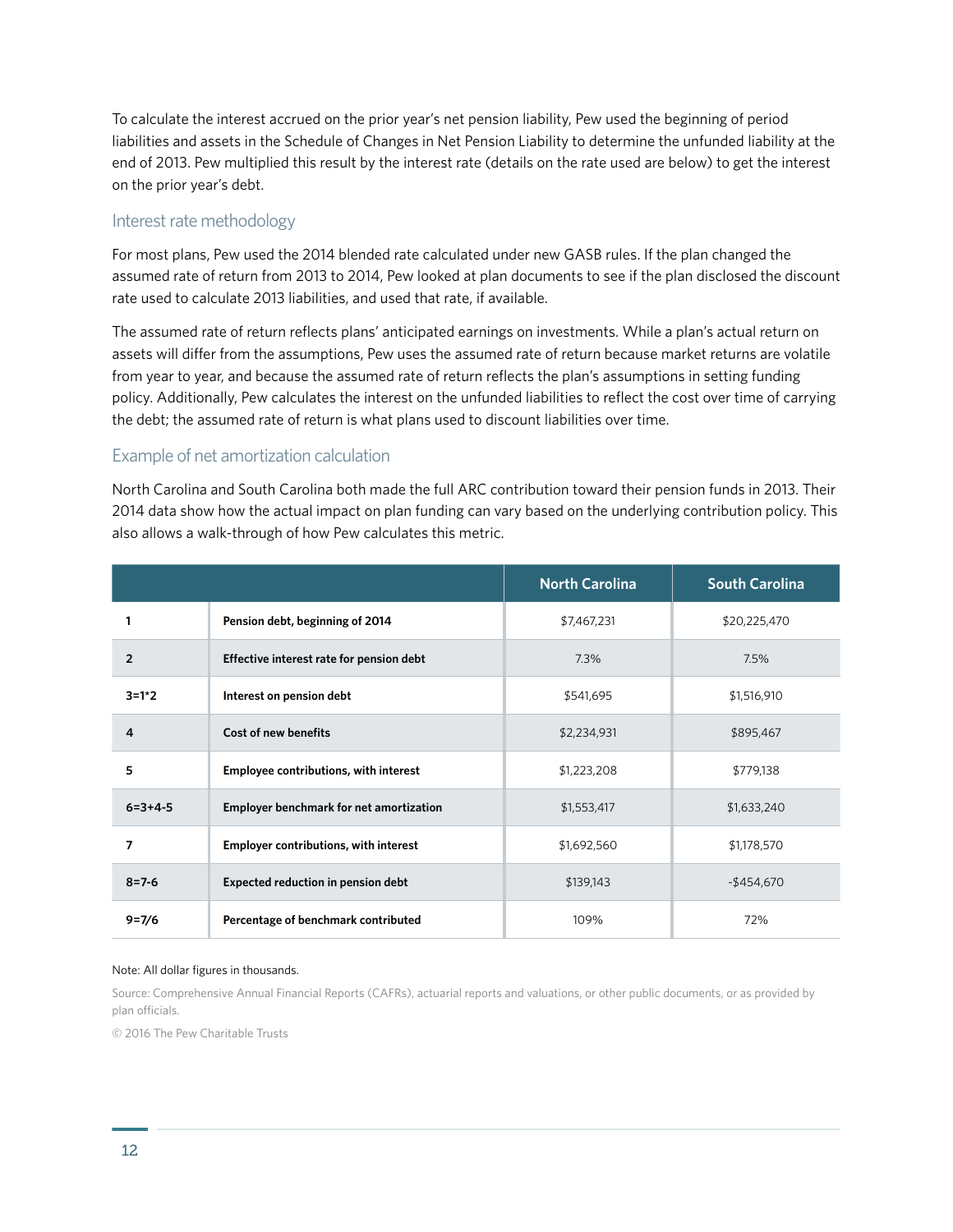North Carolina's seven pension plans had a combined \$7.47 billion in pension debt at the beginning of 2014. Weighting the seven plans' return assumptions by liability results in an effective interest rate for that pension debt of 7.3 percent. That means the effective interest on the debt, or the expected growth in debt before contribution policies, is \$540 million for 2014. In addition, the service cost—the cost of new benefits earned in 2014—for North Carolina's pension plans was \$2.23 billion. That means that North Carolina's pension plans needed \$2.78 billion in total from employers and employees to keep pension debt from growing.

Employee contributions plus interest in 2014 equaled \$1.22 billion, so the employer benchmark was \$1.55 billion. The state and participating local governments' contributions plus interest were \$1.69 billion, meaning that North Carolina's contribution policies were expected to reduce pension debt by about \$140 million. Because the state's pensions are relatively well-funded, most of the contributions go toward paying for new benefits, rather than paying for past pension promises.

South Carolina also makes the full actuarial contribution for its five pension plans. The state's pension debt was \$20.22 billion as of the beginning of 2014, and the effective interest rate was 7.5 percent. Based on that, the funding gap was projected to grow by \$1.52 billion in 2014. The service cost was reported as \$900 million, so without factoring in contributions, the state's funding gap would grow by \$2.41 billion because of the cost of new benefits and the increase in existing pension debt.

In 2014, South Carolina public employees paid \$780 million—including interest—to these five pension plans, leaving the employer benchmark at \$1.63 billion. Employer payments plus interest totaled \$1.18 billion, leaving about a \$450 million shortfall between what went into South Carolina's pension plans and what was needed to keep the funding gap from growing.

## Appendix B: New GASB Requirements

Until now, most analyses gauging public pension funding policies relied heavily on how well states made their actuarial required contribution (ARC). Starting with the reporting of 2014 data, new GASB standards will require additional data that policymakers can use to supplement the ARC and to evaluate the fiscal health of plans, as well as whether their policies are sufficient to reduce pension debt.

Public pension plans now must report liabilities using a standardized actuarial cost method, to clearly state the cost of new benefits earned that year by employees, and to disclose investment returns in a consistent fashion that allows them to be compared with other plans. In addition, for the first time, unfunded pension liabilities must be included in state and local government balance sheets and presented as net pension liabilities. Reporting of these net liabilities is based on the market valuation of assets rather than smoothing investment gains and losses over time. These changes create greater uniformity and make direct comparisons between plans easier. Standardized reporting based on market values also means that reported figures will be more volatile and that the next market downturn will cause an immediate drop in pension funding levels.

The standards also require plans to calculate the discount rate—the rate used to convert future benefit payments into current dollars—using a blended rate. Prior to the new rules, plans used the assumed rate of return on their investments as their discount rate. Under the new GASB rules, if plans are projected to run out of assets, they must use a blended rate, which uses the assumed rate of return, for years when the plan is expected to have funding set aside, and a lower, pay-as-you-go rate for years when the plan is projected to have run out of assets and presumably would fund benefits out of the general budget. This change affects very few plans, since most are not projecting to run out of assets; however, for the plans it does affect, the change can be significant.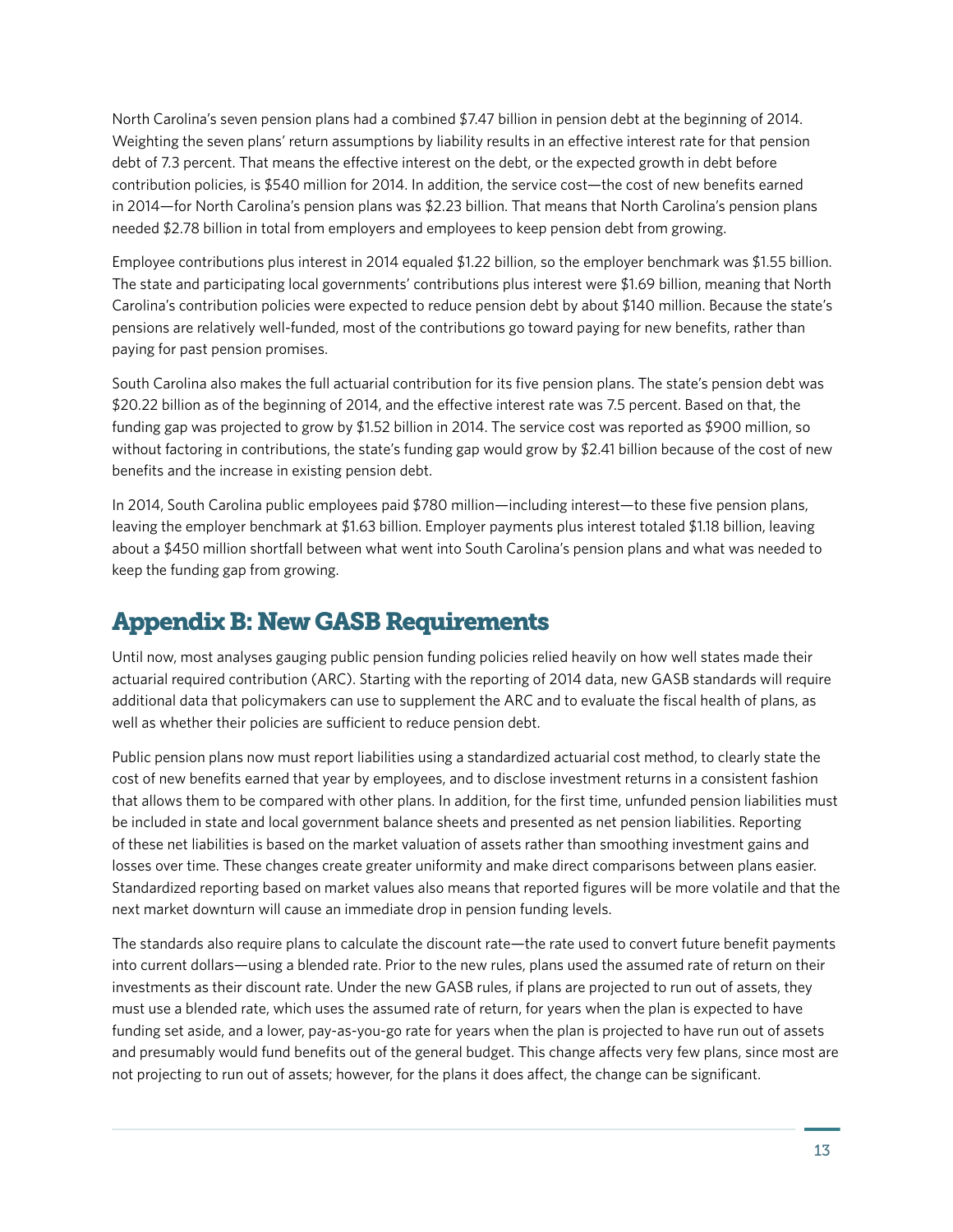# Appendix C: Glossary

**Actuarially determined contribution (ADC).** A contribution requirement for plan sponsors set by each plan based on actuarial methods and practices. The ADC does not have to comply with the minimum standards used in calculating the actuarial required contribution as defined by GASB.

**Actuarial required contribution (ARC).** Using plans' own economic and demographic assumptions, the ARC calculation includes the expected cost of benefits earned for the current year and an amount to reduce some of the unfunded liability. Under prior rules, the ARC calculation included in governmental financial statements had to conform to GASB standards, but it is no longer a required disclosure.

**Entry age normal.** Entry age normal calculates pension liabilities after accounting for future salary increases. Projected unit credit, the second most common actuarial method used in the public sector, does not build future salary increases into the pension liability calculation and will generally result in a lower calculated liability compared with entry age normal.

**Funded ratio.** The level of assets in proportion to accrued pension liability.

**Net amortization.** A measure of whether funding policies in force in state and local governments are sufficient to reduce pension debt in the near term.

**Normal cost.** The cost of benefits earned by employees in any given year. Also called service cost.

**Pension debt/unfunded liabilities.** The difference between the total value of pension benefits owed to current and retired employees or dependents and the plan assets on hand. This is an unfunded obligation for past service. The data reflect the GASB standards in effect at the time. Before 2014, the data represent the unfunded actuarial accrued liability. In 2014 and after, this is the net pension liability. Pension plans with assets greater than accrued liabilities show a surplus.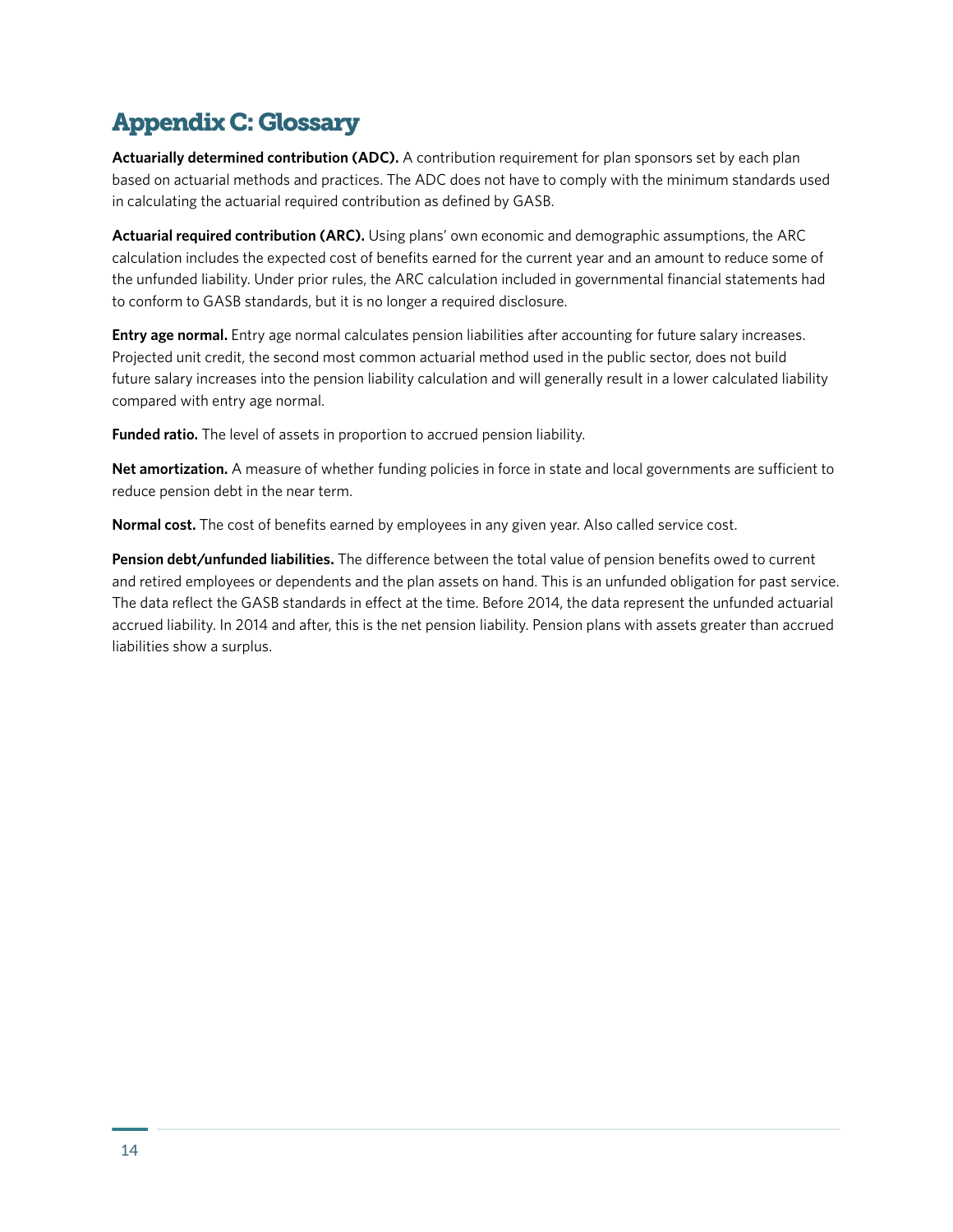|                 | ⋖                                 | $\bf{m}$                                                            | $C = A * B$                                                  | $\mathbf{\Omega}$         | $E = C + D$                       | щ                                                  | G=E-F                                          | x,                                                        | $\frac{5}{1}$                               | <b>D-H-C</b>                                            |
|-----------------|-----------------------------------|---------------------------------------------------------------------|--------------------------------------------------------------|---------------------------|-----------------------------------|----------------------------------------------------|------------------------------------------------|-----------------------------------------------------------|---------------------------------------------|---------------------------------------------------------|
|                 | beginning of<br>year debt<br>2014 | return (weighted<br>৳<br>average across<br>Assumed rate<br>plane(1) | 2014 beginning<br>interest due on<br>of year debt<br>Assumed | cost(2)<br>normal<br>2014 | 2014 total<br>expected<br>cost(3) | contributions<br>with interest<br>employee<br>2014 | benchmark (4)<br>2014 employer<br>contribution | contributions<br>with interest<br>2014 actual<br>employer | benchmark<br>Percent of<br>employer<br>paid | amortization<br>$\frac{1}{2}$<br>$\widehat{\mathbf{e}}$ |
| Alabama         | 14,996,666                        | 8.0%                                                                | 1,199,733                                                    | 911,073                   | 2,110,806                         | 738,505                                            | 1,372,301                                      | 1,154,759                                                 | 84%                                         | (217,542)                                               |
| Alaska          | 8,634,497                         | 8.0%                                                                | 690,761                                                      | 230,993                   | 921,754                           | 161,152                                            | 760,601                                        | 664,128                                                   | 87%                                         | (96, 474)                                               |
| Arizona         | 23,096,877                        | 7.9%                                                                | 1,830,883                                                    | 1,373,236                 | 3,204,119                         | 1,255,660                                          | 1,948,459                                      | 1,545,873                                                 | 79%                                         | (402,586)                                               |
| Arkansas        | 6,238,407                         | 7.9%                                                                | 493,855                                                      | 514,973                   | 1,008,828                         | 189,380                                            | 819,447                                        | 733,591                                                   | 90%                                         | (85, 857)                                               |
| California      | 187,830,210                       | 7.5%                                                                | 14,050,399                                                   | 13,728,946                | 27,779,345                        | 6,288,554                                          | 21,490,791                                     | 13,146,896                                                | 61%                                         | (8,343,895)                                             |
| Colorado        | 23,301,945                        | 7.5%                                                                | 1,746,722                                                    | 940,634                   | 2,687,356                         | 719,092                                            | 1,968,264                                      | 1,456,045                                                 | 74%                                         | (512, 219)                                              |
| Connecticut     | 27,905,804                        | 8.2%                                                                | 2,288,211                                                    | 642,210                   | 2,930,421                         | 436,599                                            | 2,493,822                                      | 2,324,334                                                 | 93%                                         | (169,488)                                               |
| <b>Delaware</b> | 1,528,914                         | 6.5%                                                                | 99,593                                                       | 223,297                   | 322,890                           | 65,248                                             | 257,642                                        | 262,385                                                   | 102%                                        | 4,744                                                   |
| Florida         | 25,920,766                        | 6.5%                                                                | 1,690,406                                                    | 2,447,109                 | 4,137,515                         | 708,132                                            | 3,429,384                                      | 2,622,501                                                 | 76%                                         | (806, 883)                                              |
| Georgia         | 22,637,912                        | 7.5%                                                                | 1,696,042                                                    | 1,579,387                 | 3,275,429                         | 711,837                                            | 2,563,592                                      | 1,840,873                                                 | 72%                                         | (722, 719)                                              |
| Hawaii          | 8,931,916                         | 7.8%                                                                | 692,224                                                      | 421,956                   | 1,114,180                         | 1,356                                              | 1,112,824                                      | 890,574                                                   | 80%                                         | (222, 250)                                              |
| Idaho           | 1,937,004                         | 7.1%                                                                | 137,527                                                      | 379,359                   | 516,886                           | 211,539                                            | 305,347                                        | 339,358                                                   | 111%                                        | 34,011                                                  |
| <b>Illinois</b> | 111,675,466                       | 7.4%                                                                | 8,296,547                                                    | 3,408,618                 | 11,705,165                        | 1,553,204                                          | 10,151,961                                     | 7,192,867                                                 | 71%                                         | (2,959,094)                                             |
| Indiana         | 15,462,066                        | 6.8%                                                                | 1,043,689                                                    | 649,799                   | 1,693,488                         | 355,195                                            | 1,338,293                                      | 1,792,056                                                 | 134%                                        | 453,762                                                 |
| lowa            | 5,960,024                         | 7.5%                                                                | 447,845                                                      | 728,937                   | 1,176,781                         | 452,675                                            | 724,106                                        | 704,740                                                   | 97%                                         | (19,366)                                                |
| Kansas          | 9,647,384                         | 8.0%                                                                | 771,791                                                      | 572,291                   | 1,344,082                         | 345,194                                            | 998,888                                        | 729,351                                                   | 73%                                         | (269, 537)                                              |
| Kentucky        | 32,205,970                        | 5.9%                                                                | 1,908,287                                                    | 1,165,721                 | 3,074,008                         | 435,341                                            | 2,638,667                                      | 933,654                                                   | 35%                                         | (1,705,013)                                             |
| Louisiana       | 20,262,992                        | 7.7%                                                                | 1,564,492                                                    | 753,034                   | 2,317,527                         | 524,904                                            | 1,792,623                                      | 2,044,528                                                 | 114%                                        | 251,905                                                 |

**Appendix D: Detailed State Data on Net Amortization** Appendix D: Detailed State Data on Net Amortization

Continued on the next page Continued on the next page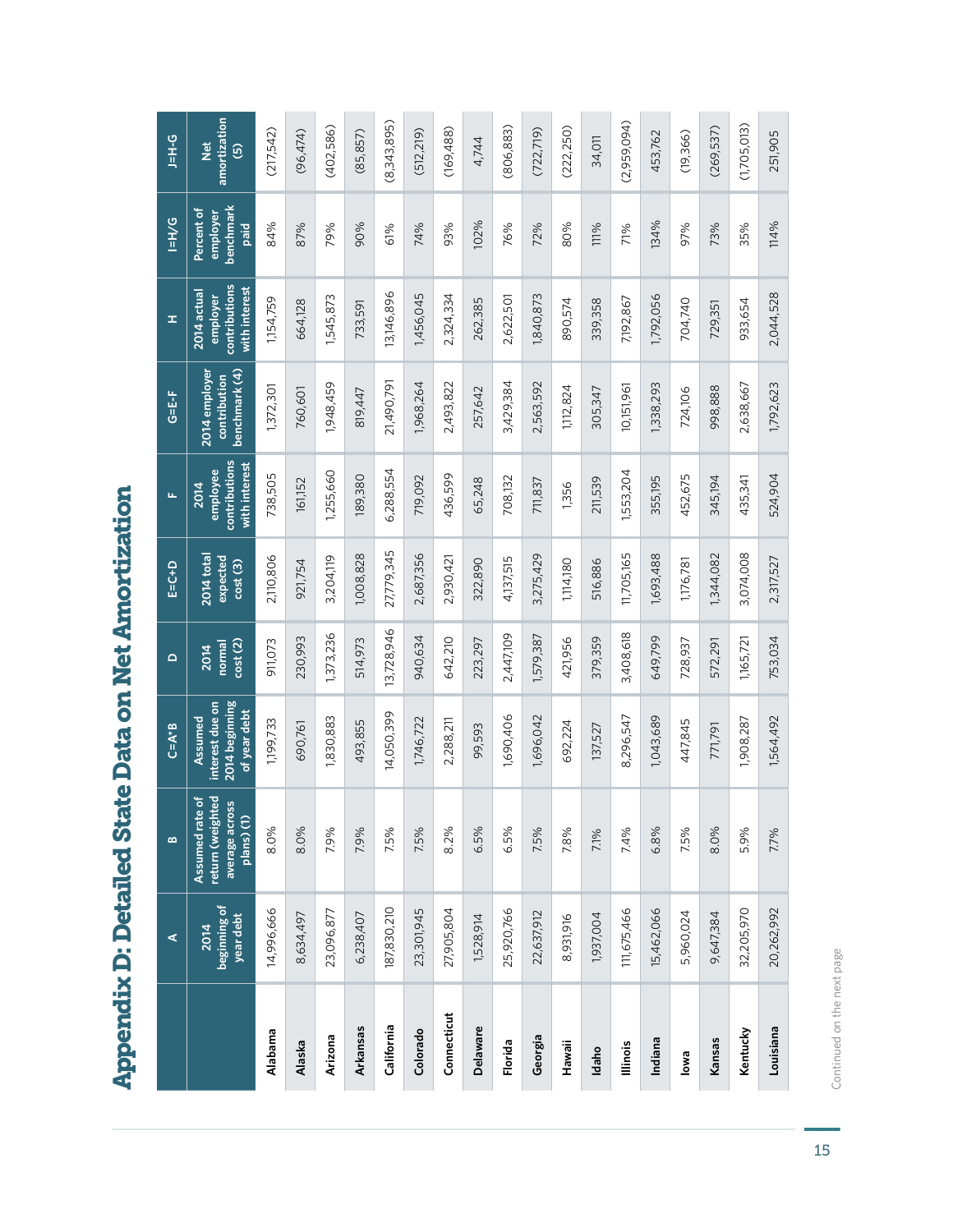|                | ⋖                                 | $\mathbf{a}$                                                                      | $C = A * B$                                                  | $\Omega$                  | $E = C + D$                       | щ                                                         | G=E-F                                          | ᆂ                                                         | $P/H=1$                                     | <b>D-H-C</b>                                              |
|----------------|-----------------------------------|-----------------------------------------------------------------------------------|--------------------------------------------------------------|---------------------------|-----------------------------------|-----------------------------------------------------------|------------------------------------------------|-----------------------------------------------------------|---------------------------------------------|-----------------------------------------------------------|
|                | beginning of<br>year debt<br>2014 | $\frac{1}{2}$<br>return (weighted<br>average across<br>Assumed rate<br>plans) (1) | 2014 beginning<br>interest due on<br>of year debt<br>Assumed | cost(2)<br>normal<br>2014 | 2014 total<br>expected<br>cost(3) | contributions<br>with interest<br>employee<br><b>2014</b> | benchmark (4)<br>2014 employer<br>contribution | contributions<br>with interest<br>2014 actual<br>employer | benchmark<br>Percent of<br>employer<br>paid | amortization<br>$\frac{di}{dx}$<br>$\widehat{\mathbf{e}}$ |
| Maine          | 3,046,554                         | 7.1%                                                                              | 217,452                                                      | 260,958                   | 478,410                           | 160,355                                                   | 318,055                                        | 349,823                                                   | 110%                                        | 31,768                                                    |
| Maryland       | 20,275,288                        | 7.6%                                                                              | 1,549,224                                                    | 1,361,283                 | 2,910,508                         | 755,224                                                   | 2,155,284                                      | 1,840,014                                                 | 85%                                         | (315, 270)                                                |
| Massachusetts  | 28,097,881                        | 7.8%                                                                              | 2,187,391                                                    | 1,453,182                 | 3,640,574                         | 1,279,681                                                 | 2,360,893                                      | 1,960,032                                                 | 83%                                         | (400,860)                                                 |
| Michigan       | 30,201,791                        | 8.0%                                                                              | 2,414,879                                                    | 846,559                   | 3,261,438                         | 474,072                                                   | 2,787,367                                      | 2,459,890                                                 | 88%                                         | (327, 477)                                                |
| Minnesota      | 18,218,185                        | 7.6%                                                                              | 1,386,455                                                    | 1,289,687                 | 2,676,142                         | 915,908                                                   | 1,760,234                                      | 1,136,713                                                 | 65%                                         | (623,521)                                                 |
| Mississippi    | 14,005,660                        | 8.0%                                                                              | 1,120,453                                                    | 688,643                   | 1,809,096                         | 573,766                                                   | 1,235,330                                      | 1,023,035                                                 | 83%                                         | (212, 294)                                                |
| Missouri       | 12,899,446                        | 8.0%                                                                              | 1,025,954                                                    | 1,293,225                 | 2,319,180                         | 848,517                                                   | 1,470,662                                      | 1,451,829                                                 | 99%                                         | (18, 834)                                                 |
| Montana        | 3,859,395                         | 7.8%                                                                              | 299,103                                                      | 264,889                   | 563,992                           | 191,316                                                   | 372,676                                        | 347,600                                                   | 93%                                         | (25, 075)                                                 |
| Nebraska       | 1,865,553                         | 8.0%                                                                              | 149,523                                                      | 289,761                   | 439,284                           | 220,049                                                   | 219,235                                        | 282,391                                                   | 129%                                        | 63,157                                                    |
| Nevada         | 13,178,642                        | 8.0%                                                                              | 1,054,29                                                     | 1,062,186                 | 2,116,477                         | 158,416                                                   | 1,958,061                                      | 1,466,584                                                 | 75%                                         | (491,477)                                                 |
| New Hampshire  | 4,340,374                         | 7.7%                                                                              | 336,105                                                      | 248,178                   | 584,283                           | 207,258                                                   | 377,024                                        | 341,852                                                   | 91%                                         | (35,172)                                                  |
| New Jersey     | 109,842,772                       | 5.2%                                                                              | 5,714,660                                                    | 4,668,029                 | 10,382,690                        | 1,979,302                                                 | 8,403,388                                      | 2,318,029                                                 | 28%                                         | (6,085,359)                                               |
| New Mexico     | 10,736,272                        | 7.7%                                                                              | 831,386                                                      | 775,719                   | 1,607,105                         | 460,968                                                   | 1,146,137                                      | 766,590                                                   | 67%                                         | (379,547)                                                 |
| New York       | 4,935,169                         | 7.5%                                                                              | 370,138                                                      | 3,615,455                 | 3,985,593                         | 295,280                                                   | 3,690,313                                      | 6,010,923                                                 | 163%                                        | 2,320,610                                                 |
| North Carolina | 7,467,231                         | 7.3%                                                                              | 541,695                                                      | 2,234,93                  | 2,776,626                         | 1,223,208                                                 | 1,553,417                                      | 1,692,560                                                 | 109%                                        | 139,143                                                   |
| North Dakota   | 1,889,713                         | 8.0%                                                                              | 151,177                                                      | 153,345                   | 304,522                           | 121,848                                                   | 182,674                                        | 141,726                                                   | 78%                                         | (40,949)                                                  |
| Ohio           | 41,047,897                        | 7.8%                                                                              | 3,211,397                                                    | 2,772,243                 | 5,983,640                         | 2,527,515                                                 | 3,456,124                                      | 3,123,013                                                 | 90%                                         | (333, 112)                                                |
| Oklahoma       | 9,777,485                         | 7.9%                                                                              | 769,195                                                      | 737,574                   | 1,506,769                         | 441,400                                                   | 1,065,369                                      | 1,254,452                                                 | 118%                                        | 189,082                                                   |
| Oregon         | 5,103,200                         | 7.8%                                                                              | 395,498                                                      | 1,020,300                 | 1,415,798                         | 15,882                                                    | 1,399,916                                      | 950,002                                                   | 68%                                         | (449,914)                                                 |
| Pennsylvania   | 54,599,255                        | 7.5%                                                                              | 4,094,944                                                    | 3,083,037                 | 7,177,981                         | 1,382,007                                                 | 5,795,974                                      | 3,189,352                                                 | 55%                                         | (2,606,622)                                               |

Continued on the next page Continued on the next page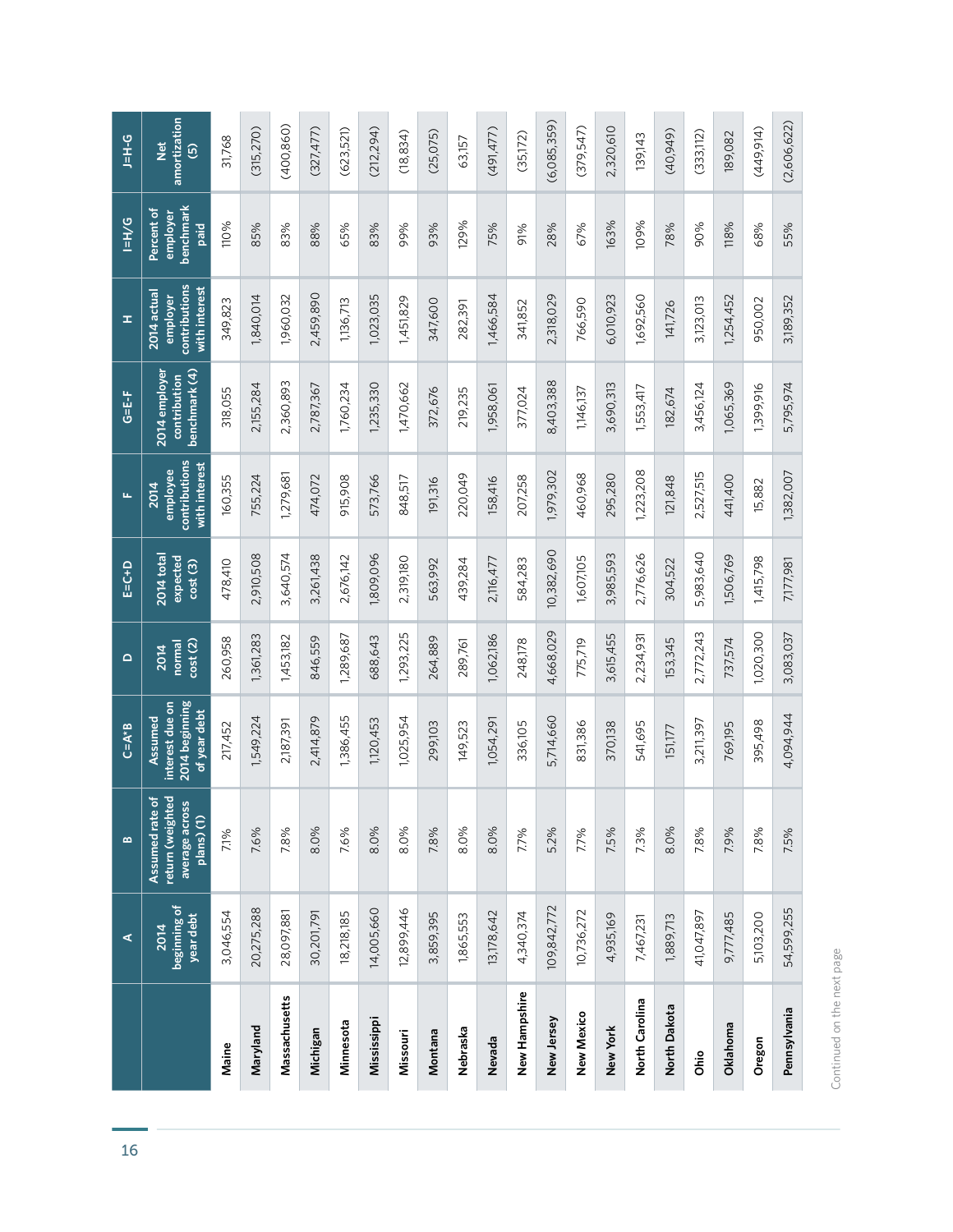|                | ⋖                                 | $\mathbf{a}$                                                        | $C = A * B$                                                  | $\mathbf{\Omega}$         | $E = C + D$                              | щ                                                  | G=E-F                                          | ᆂ                                                         | $P/H=1$                                     | <b>D-H-C</b>                                             |
|----------------|-----------------------------------|---------------------------------------------------------------------|--------------------------------------------------------------|---------------------------|------------------------------------------|----------------------------------------------------|------------------------------------------------|-----------------------------------------------------------|---------------------------------------------|----------------------------------------------------------|
|                | beginning of<br>year debt<br>2014 | return (weighted<br>Assumed rate of<br>average across<br>plans) (1) | 2014 beginning<br>interest due on<br>of year debt<br>Assumed | cost(2)<br>normal<br>2014 | <b>2014</b> total<br>expected<br>cost(3) | contributions<br>with interest<br>employee<br>2014 | benchmark (4)<br>2014 employer<br>contribution | contributions<br>with interest<br>2014 actual<br>employer | benchmark<br>Percent of<br>employer<br>paid | amortization<br>$\frac{di}{d}$<br>$\widehat{\mathbf{e}}$ |
| Rhode Island   | 4,748,823                         | 7.5%                                                                | 355,658                                                      | 139,335                   | 494,993                                  | 70,182                                             | 424,811                                        | 368,492                                                   | 87%                                         | (56, 320)                                                |
| South Carolina | 20,225,470                        | 7.5%                                                                | 1,516,910                                                    | 895,467                   | 2,412,377                                | 779,138                                            | 1,633,240                                      | 1,178,570                                                 | 72%                                         | (454, 670)                                               |
| South Dakota   | (281,945)                         | 7.3%                                                                | (20,441)                                                     | 161,698                   | 141,257                                  | 109,957                                            | 31,300                                         | 108,691                                                   | 347%                                        | 77,391                                                   |
| Tennessee      | 4,313,229                         | 7.5%                                                                | 323,492                                                      | 780,008                   | 1,103,500                                | 279,794                                            | 823,705                                        | 1,073,445                                                 | 130%                                        | 249,740                                                  |
| Texas          | 47,749,202                        | 7.4%                                                                | 3,529,852                                                    | 5,179,612                 | 8,709,463                                | 2,907,784                                          | 5,801,680                                      | 3,158,510                                                 | 54%                                         | (2,643,169)                                              |
| Utah           | 4,075,492                         | 7.5%                                                                | 305,662                                                      | 569,382                   | 875,044                                  | 39,918                                             | 835,126                                        | 1,026,265                                                 | 123%                                        | 191,139                                                  |
| Vermont        | 1,494,296                         | 8.2%                                                                | 122,127                                                      | 95,032                    | 217,159                                  | 80,652                                             | 136,507                                        | 146,822                                                   | 108%                                        | 10,315                                                   |
| Virginia       | 25,429,693                        | 7.0%                                                                | 1,780,079                                                    | 1,814,248                 | 3,594,327                                | 849,700                                            | 2,744,627                                      | 1,938,638                                                 | 71%                                         | (805,989)                                                |
| Washington     | 14,424,890                        | 7.5%                                                                | 1,078,506                                                    | 1,874,185                 | 2,952,691                                | 687,219                                            | 2,265,473                                      | 1,659,631                                                 | 73%                                         | (605, 841)                                               |
| West Virginia  | 5,220,147                         | 7.5%                                                                | 391,511                                                      | 290,573                   | 682,084                                  | 161,910                                            | 520,174                                        | 769,010                                                   | 148%                                        | 248,836                                                  |
| Wisconsin      | (3,942,498)                       | 7.2%                                                                | (283, 860)                                                   | 1,757,021                 | 1,473,161                                | 938,566                                            | 534,595                                        | 1,059,392                                                 | 198%                                        | 524,797                                                  |
| Wyoming        | 1,623,819                         | 7.7%                                                                | 125,846                                                      | 248,873                   | 374,719                                  | 163,272                                            | 211,447                                        | 154,231                                                   | 73%                                         | (57,216)                                                 |
| U.S. total     | 1,068,643,202                     | 7.3%                                                                | 77,695,271                                                   | 72,596,191                | 150,291,462                              | 36,453,633                                         | 113,837,829                                    | 85,126,618                                                | 75%                                         | (28, 71, 211)                                            |
|                |                                   |                                                                     |                                                              |                           |                                          |                                                    |                                                |                                                           |                                             |                                                          |

Notes: Dollar figures are in thousands of dollars. The numbers may not be exact due to rounding. Notes: Dollar figures are in thousands of dollars. The numbers may not be exact due to rounding.

1 The assumed rate of return is weighted for the plans in each state by the debt at the beginning of 2014. The assumed rate of return is weighted for the plans in each state by the debt at the beginning of 2014.

2 The normal cost refers to the cost of benefits earned by employees in any given year. Also called the service cost. The normal cost refers to the cost of benefits earned by employees in any given year. Also called the service cost.

3 The total expected cost represents the projected increase in the funding gap before taking employer and employee contributions into account. It is equal to the normal cost plus the The total expected cost represents the projected increase in the funding gap before taking employer and employee contributions into account. It is equal to the normal cost plus the assumed interest on the unfunded liability. assumed interest on the unfunded liability.

4 The employer contribution benchmark is the contribution level employers need to meet in order to keep pension debt from growing. The employer contribution benchmark is the contribution level employers need to meet in order to keep pension debt from growing.

5 For net amortization, positive numbers mean expected progress in paying down pension debt. Negative numbers mean expected growth in pension debt. For net amortization, positive numbers mean expected progress in paying down pension debt. Negative numbers mean expected growth in pension debt.

Sources: Comprehensive Annual Financial Reports (CAFRs), actuarial reports and valuations, or other public documents, or as provided by plan officials. Sources: Comprehensive Annual Financial Reports (CAFRs), actuarial reports and valuations, or other public documents, or as provided by plan officials.

© 2016 The Pew Charitable Trusts © 2016 The Pew Charitable Trusts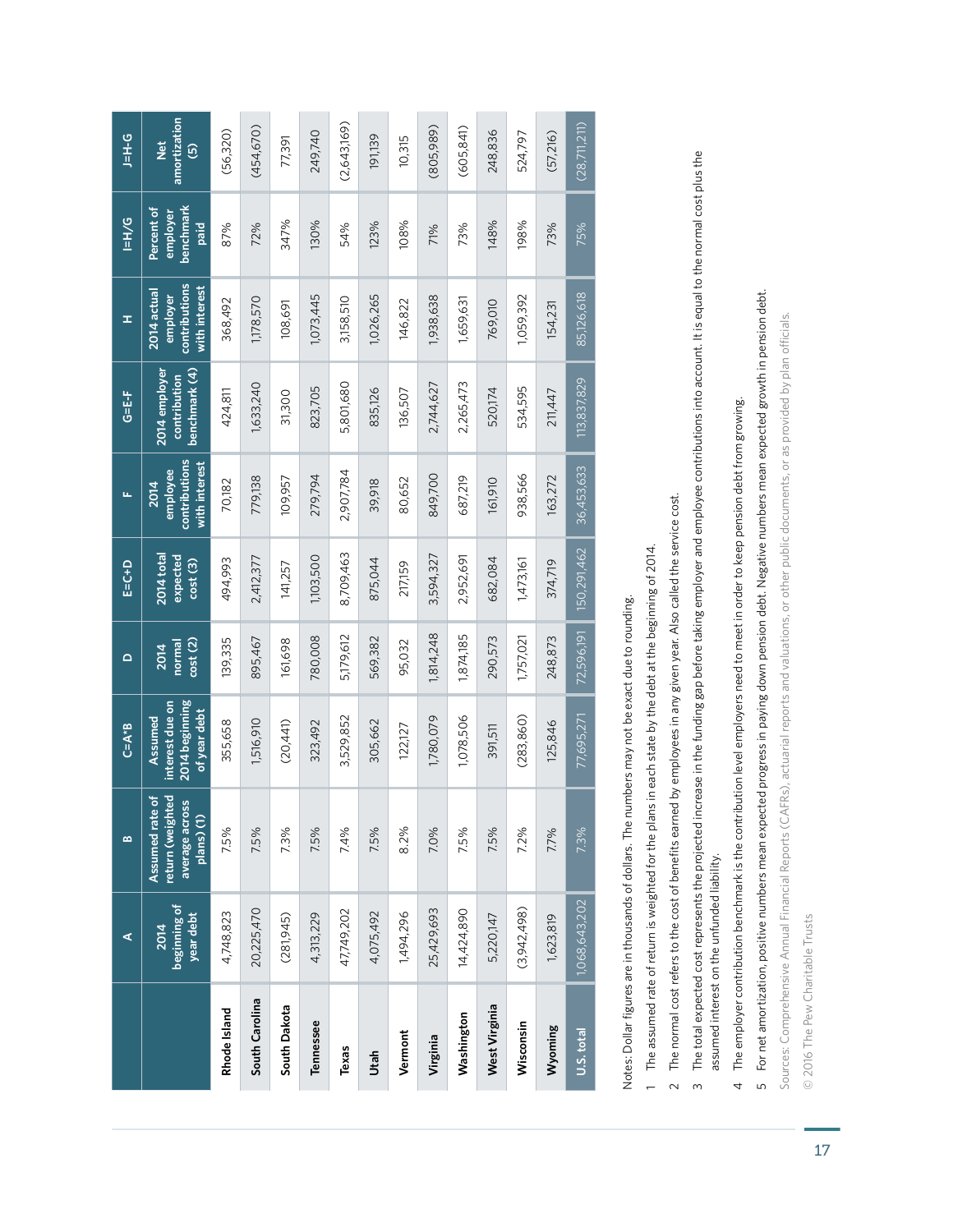### Acknowledgment

This work is funded in part by The Pew Charitable Trusts with additional support from The Laura and John Arnold Foundation.

#### Endnotes

- 1 Median data from Wilshire Trust Universe Comparison Service, June 30, 2014, compiled for The Pew Charitable Trusts.
- 2 Median data from Wilshire Trust Universe Comparison Service, March 31, 2016, compiled for The Pew Charitable Trusts.
- 3 Governmental Accounting Standards Board, "Statement No. 67 of the Governmental Accounting Standards Board: Financial Reporting for Pension Plans" (June 2012): v, 15–17, 19–20, [http://www.gasb.org/jsp/GASB/Document\\_C/](http://www.gasb.org/jsp/GASB/Document_C/GASBDocumentPage?cid=1176160220594&acceptedDisclaimer=true) [GASBDocumentPage?cid=1176160220594&acceptedDisclaimer=true](http://www.gasb.org/jsp/GASB/Document_C/GASBDocumentPage?cid=1176160220594&acceptedDisclaimer=true).
- 4 Ibid., 54.
- 5 There were 26 plans affected by this rule in total. The eight most affected of the 100 largest state-sponsored plans are the Illinois State Employees' Retirement System and State Universities Retirement System; the Kentucky Teachers' Retirement System; the Minnesota State Employees Retirement Fund; the New Jersey Public Employees' Retirement System, Teachers' Pension and Annuity Fund, and Police and Firemen's Retirement System; and the Texas Employees Retirement System.
- 6 The required actuarial method is called entry age normal, which accounts for future salary increases when calculating pension liabilities. Projected unit credit, the second most common actuarial method used in the public sector, does not build future salary increases into the pension liability calculation and will generally result in a lower calculated liability compared with entry age normal.
- 7 Pension liabilities will grow every year by the assumed rate of return. Pension plan assets are expected to grow at the same rate, so a fully funded plan is expected to stay that way if contributions are made and assumptions are met. For a plan with an unfunded liability, the funding gap is also expected to grow by the assumed rate of return. This can be thought of as the equivalent of "interest" on accumulated pension debts.
- 8 National Association of State Retirement Administrators, letter to Moody's Investors Service, Oct. 8, 2014, [http://www.nasra.org/](http://www.nasra.org/files/Letters/NASRAtoMoodys100814.pdf) [files/Letters/NASRAtoMoodys100814.pdf](http://www.nasra.org/files/Letters/NASRAtoMoodys100814.pdf).
- 9 Moody's Investors Service, "New Pension Accounting Increases Clarity of Plan Funding Trajectories" (March 2015); and Moody's Investors Service, "Robust 2014 Investment Returns Provide Pause in Growth of Adjusted Net Pension Liabilities" (Jan. 15, 2016). The Society of Actuaries report recommends amortization periods of 15 to 20 years for unfunded pension liabilities, which is generally consistent with achieving positive amortization. See Society of Actuaries, "Report of the Blue Ribbon Panel on Public Pension Plan Funding" (February 2014), <https://www.soa.org/blueribbonpanel>.
- 10 Public pension plans have three basic ways of setting a payment schedule for their unfunded liabilities: closed amortization, open amortization, and layered amortization. A closed schedule is like a typical mortgage—over a fixed period of time; annual payments are set that will pay the debt by the end of the time frame. An open amortization schedule similarly calculates payments based on a set period but annually resets the payment schedule back to year one. An open amortization schedule can lead to a payment plan where the debt never actually gets paid off. Virginia Retirement System previously followed an open amortization method. A layered amortization schedule records gains and losses for each year and pays them off on a separate closed schedule.
- 11 Governmental Accounting Standards Board, "Statement No. 67," 15.
- 12 Society of Actuaries, "Report of the Blue Ribbon Panel," 24–25.